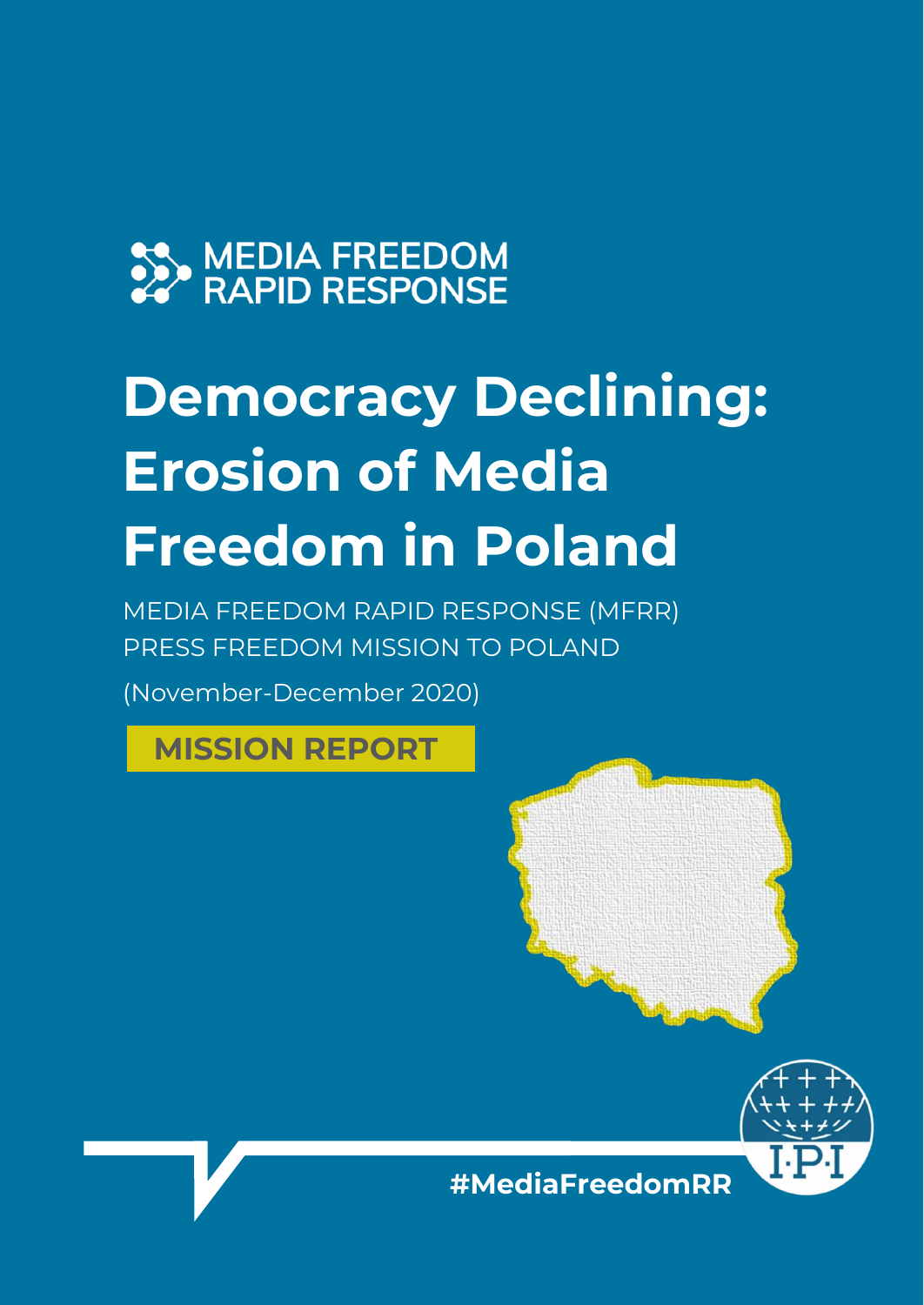#### Democracy Declining: Erosion of Media Freedom in Poland

**1**

MEDIA FREEDOM RAPID RESPONSE (MFRR) PRESS FREEDOM MISSION TO POLAND (November-December 2020) MISSION REPORT

This report has been prepared by the International Press Institute (IPI) with the support of:

\_\_\_\_\_\_\_\_\_\_\_\_\_\_\_\_\_\_\_\_\_\_\_\_\_\_\_\_\_\_\_\_\_\_\_\_\_\_\_\_\_\_\_\_\_\_\_\_\_\_\_\_\_\_\_\_\_\_\_\_\_\_\_\_\_\_\_\_\_\_\_\_\_\_

- Article-19
- European Centre for Press and Media Freedom (ECPMF)
- **EUROPEAN Federation of Journalists (EFJ)**
- **•** Free Press Unlimited (FPU)
- Osservatorio Balcani Caucaso Transeuropa (OBCT).



Published on February 11 by International Press Institute (IPI) Spiegelgasse 2/29, 1010 Vienna, Austria ǀ + 43 1 5129011 ǀ info@ipi.media ǀ ipi.media The author was IPI Advocacy Officer Jamie Wiseman

\_\_\_\_\_\_\_\_\_\_\_\_\_\_\_\_\_\_\_\_\_\_\_\_\_\_\_\_\_\_\_\_\_\_\_\_\_\_\_\_\_\_\_\_\_\_\_\_\_\_\_\_\_\_\_\_\_\_\_\_\_\_\_\_\_\_\_\_\_\_\_\_\_\_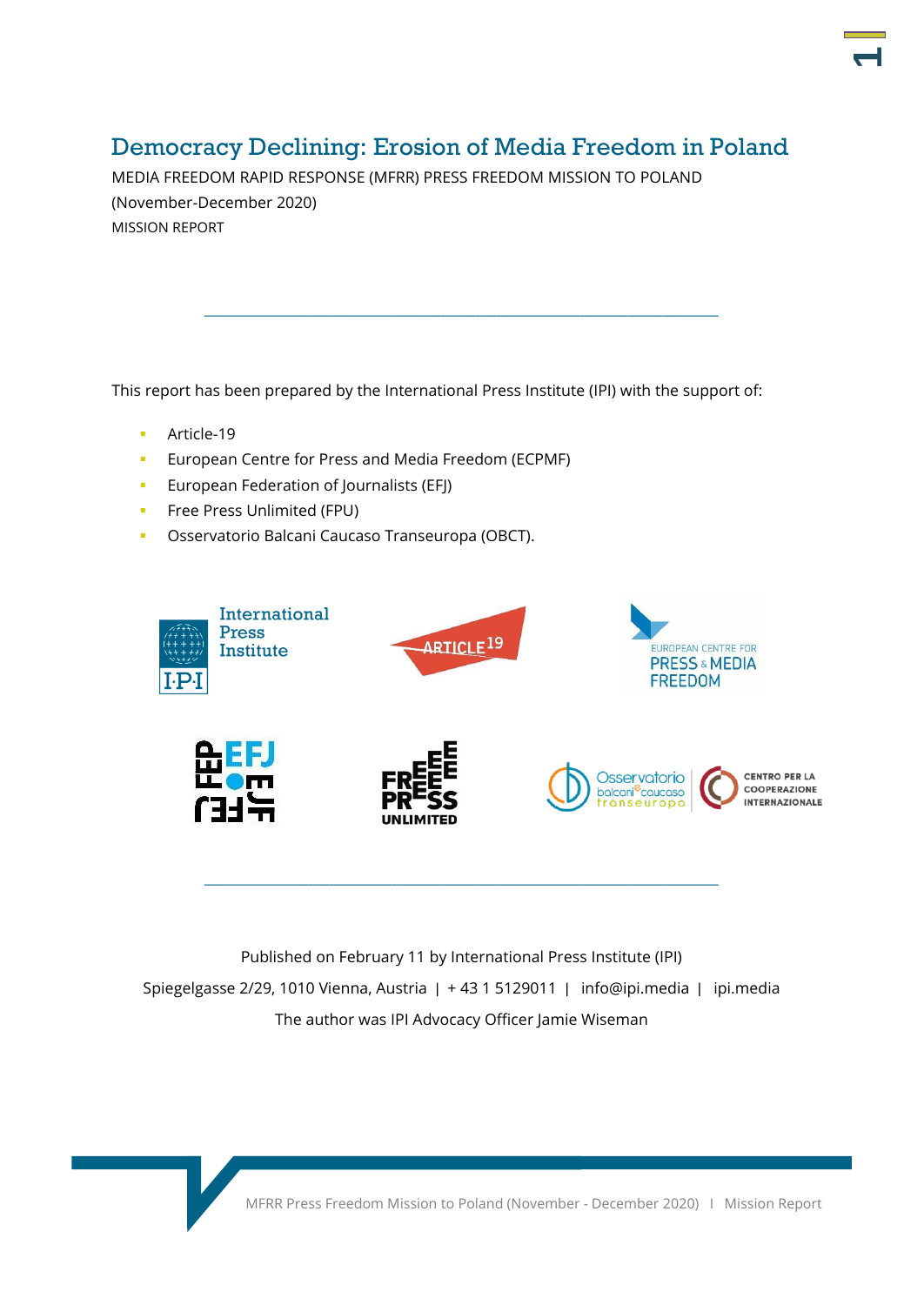## **Contents**

| II. Death by a Thousand Cuts: Weakening and Destabilising Independent Media  13 |
|---------------------------------------------------------------------------------|
|                                                                                 |
| IV. Journalists Under Pressure: Smears, Physical Attacks and Obstruction  18    |
|                                                                                 |
| To the U.S Government, EU Member States and Relevant EU Institutions:  21       |
|                                                                                 |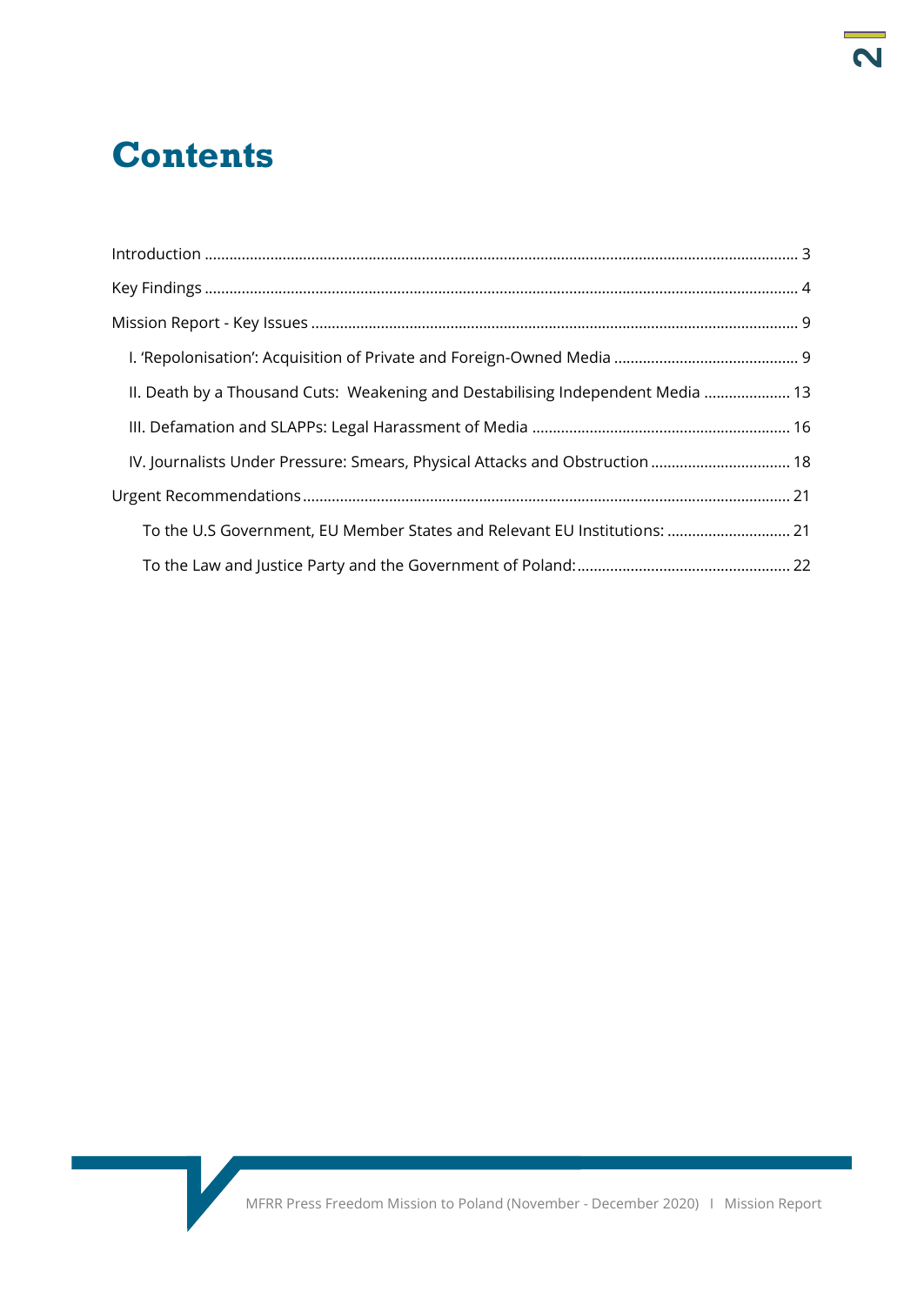## <span id="page-3-0"></span>**Introduction**

The conclusions outlined in this report reflect the findings of the recent joint press freedom mission to Poland carried out between November and December 2020 by the Media Freedom Rapid Response (MFRR). The mission was led by the International Press Institute (IPI) and joined by Article 19, the European Centre for Press and Media Freedom (ECPMF), the European Federation of Journalists (EFJ), Free Press Unlimited (FPU) and the Osservatorio Balcani e Caucaso Transeuropa (OBCT). The aim was to gather information about key developments for media freedom over the last year and better understand the key challenges facing journalists.

Due to the COVID-19 pandemic, the planned on-the-ground mission was switched to a virtual format through a series of online meetings over successive weeks. During the mission, the delegation met with a wide range of editors-in-chief and journalists from across the political spectrum, as well as academics, journalist associations, civil society organizations and the Polish Ombudsman. The delegation also held online meetings with representatives from the diplomatic missions of the United States of America and Germany in Warsaw, and Polish Member of European Parliament (MEP) and special rapporteur on media freedom Magdalena Adamowicz.

Repeated requests to meet with representatives of the governing Law and Justice (PiS) party via its spokesperson and different MPs went unanswered. Emails to 25 different PiS MEPs also did not receive a response. The Parliamentary Group for the Defense of Freedom of Speech and the members of the National Media Council also did not respond to repeated meeting requests. The mission's key findings are summarized below. Key themes are explored in more depth in the second section. A set of recommendations concludes the report.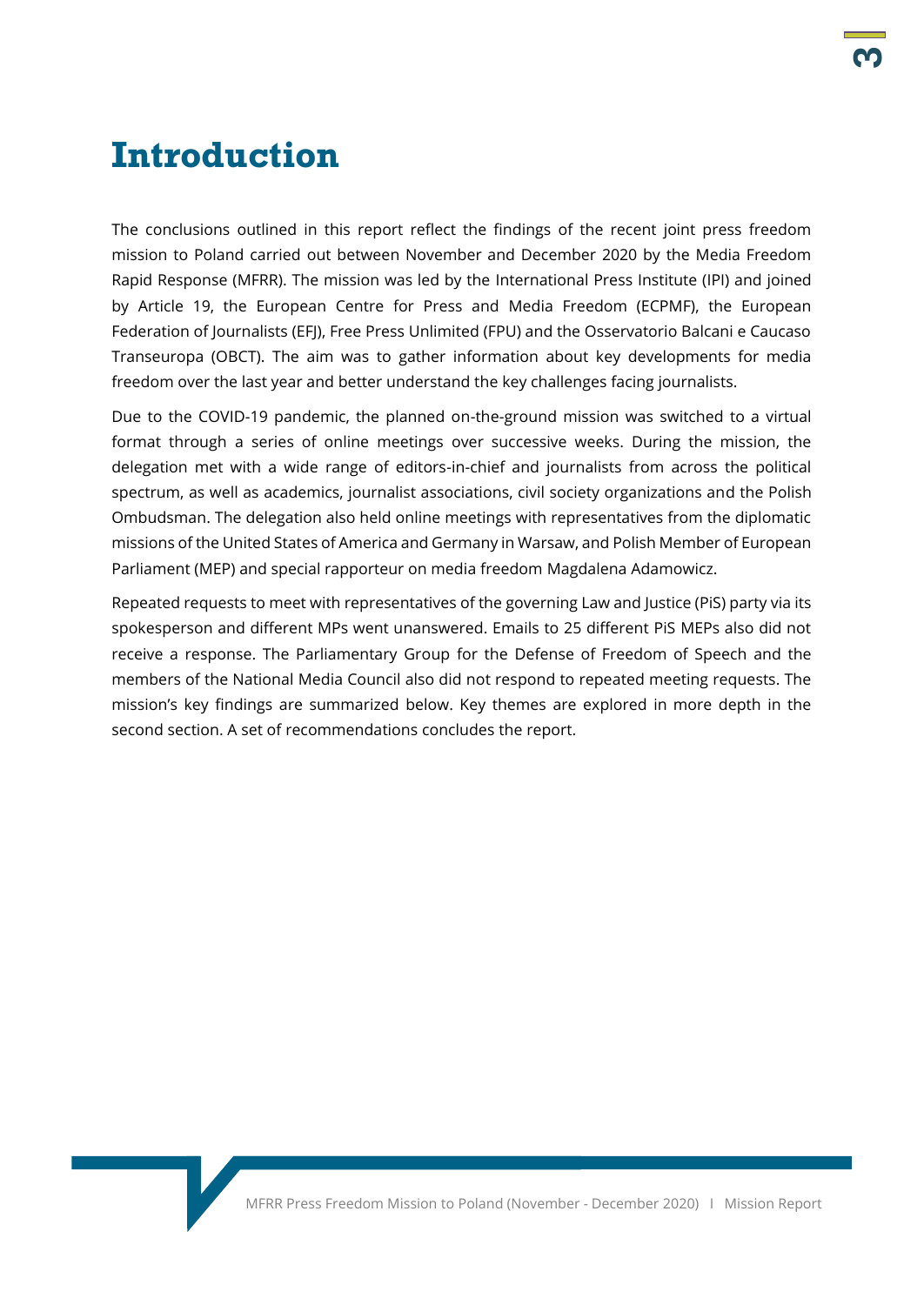

## <span id="page-4-0"></span>**Key Findings**

- Media freedom in Poland now faces its greatest set of challenges since 2015. During the COVID-19 pandemic, the ruling Law and Justice (PiS) party continued to wage a multi-pronged attack on independent media in an effort to muzzle critical reporting and undermine watchdog journalism. On a national level, Poland's media landscape is still highly pluralistic and enjoys high levels of freedom of expression. However, five years of policies aimed at destabilising and weakening independent media has taken a debilitating toll on media freedom and pluralism.
- The centrepiece of PiS' plans for media reform have been efforts to "repolonise" and "deconcentrate" the media market. During the mission it was revealed for the first time that longrumoured legislation had been prepared by the Ministry of Culture. This bill would impose limits on the level of capital invested in the domestic market by foreign media companies and limit the number of outlets that a single media group can own. Ostensibly aimed at creating greater pluralism, in reality these dual legal mechanisms are intended to concentrate more media under the control of the ruling party and its allies. If passed, both would pose a major threat to media freedom and come into direct conflict with EU law.
- However, faced with major political and diplomatic hurdles, so far this draft bill has yet to be introduced to parliament and PiS has instead been forced to search for alternative methods to achieve its aims. Initial efforts to copy the Hungarian system of having business and media allies step in and buy up independent titles have so far been unsuccessful. Instead, PiS has pioneered a form of media capture unique within the European Union: the nationalisation of private media companies via state-owned and controlled companies. This model achieved its first results in early December when a state energy firm headed by PiS appointees acquired control of Polska Press from German company Verlagsgruppe Passau, in a deal that hands PiS indirect control over 20 of Poland's 24 regional newspapers.
- The appointment of pro-government executives and journalists and a slow erosion of editorial independence is widely expected to follow, akin to the purge at the public broadcaster Telewizja Polska (TVP) in 2016. The sale represents a major setback for press freedom in Poland and potentially one of the biggest blows to independent journalism in the country in many years. By achieving this acquisition without legislative changes, the government engineered the long-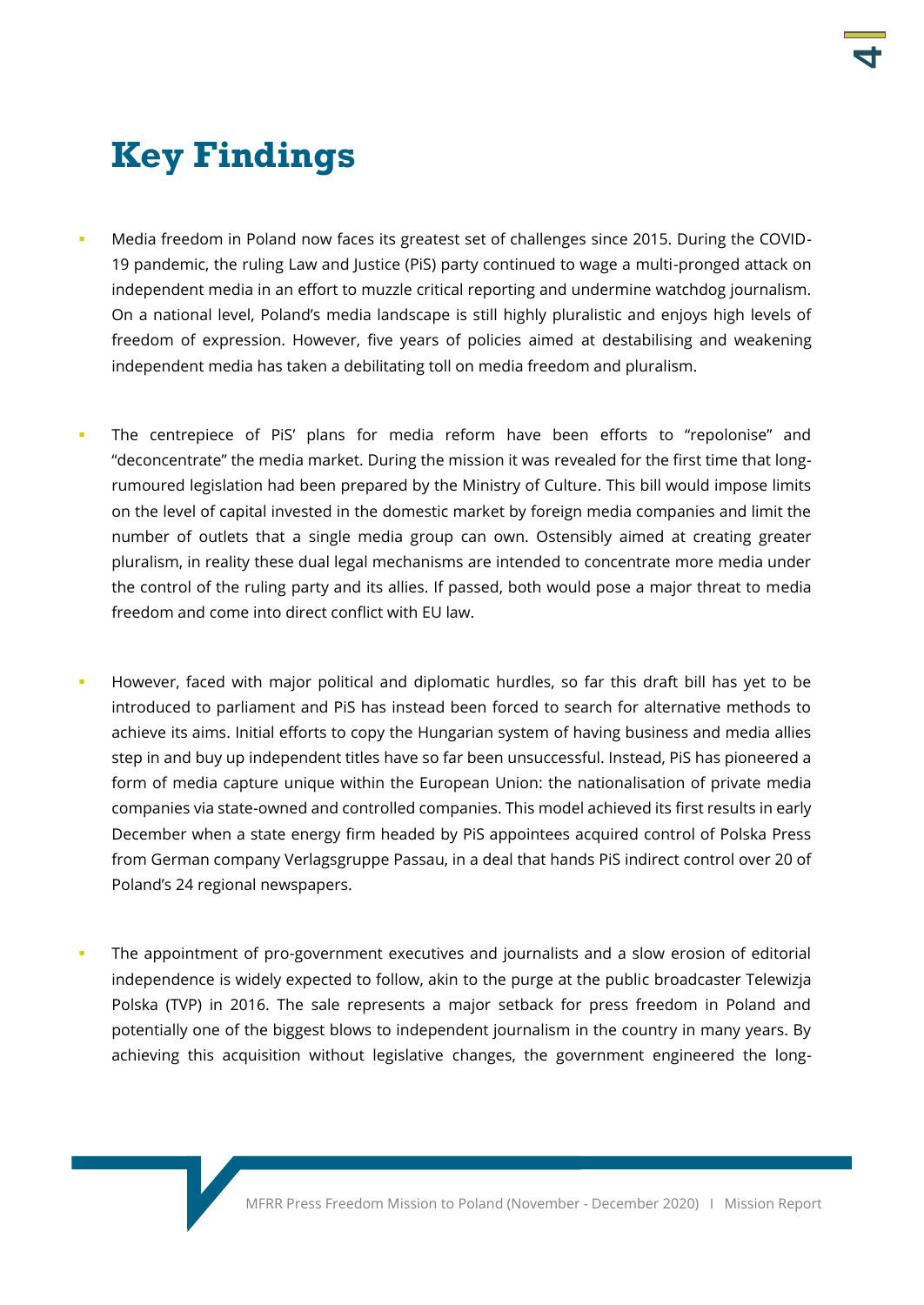awaited takeover of a foreign-owned media company without provoking public diplomatic repercussions from other EU member states or the U.S or a head-on collision with the EU over the rule of law. The state energy giant PKN Orlen is now likely to remain the economic engine of PiS' media capture model.

The bulk of PiS' attacks are reserved for a handful of large and influential liberal-leaning private media which remain openly critical of the ruling party and its policies. In the absence of "deconcentration" legislation, PiS is instead waging a coordinated and concerted campaign of administrative pressure against these outlets aimed at destabilising and undermining their businesses. Efforts to tighten the screws on independent media include antimonopoly investigations to block unfavoured mergers, licensing changes and the use of retroactive tax penalties and discretionary fines. Increasing government control over state regulatory bodies, advertising agencies and infrastructure such as printing presses and newsstands offer new avenues for multiplying this pressure. These measures mirror tactics used by the Orbán government in Hungary and are indicative of attempts at media capture.

## **Journalists in Poland work in a hyperpolarised society in which threats and insults linked to their profession have become increasingly normalised in recent years.**

State resources meanwhile continue to be weaponized to starve certain media of public advertising revenue. Since 2015, state institutions and state-owned and controlled companies stacked with PiS loyalists have ceased to subscribe to or place advertising in independent media, cutting off an important source of funding in a policy of economic strangulation. Though politicisation of state advertising is nothing new in Poland, it has reached new levels under PiS. This politically motivated manipulation of public money continued during the COVID-19 pandemic and is now leading to the artificial distortion of the media market in favour of pro-government publications.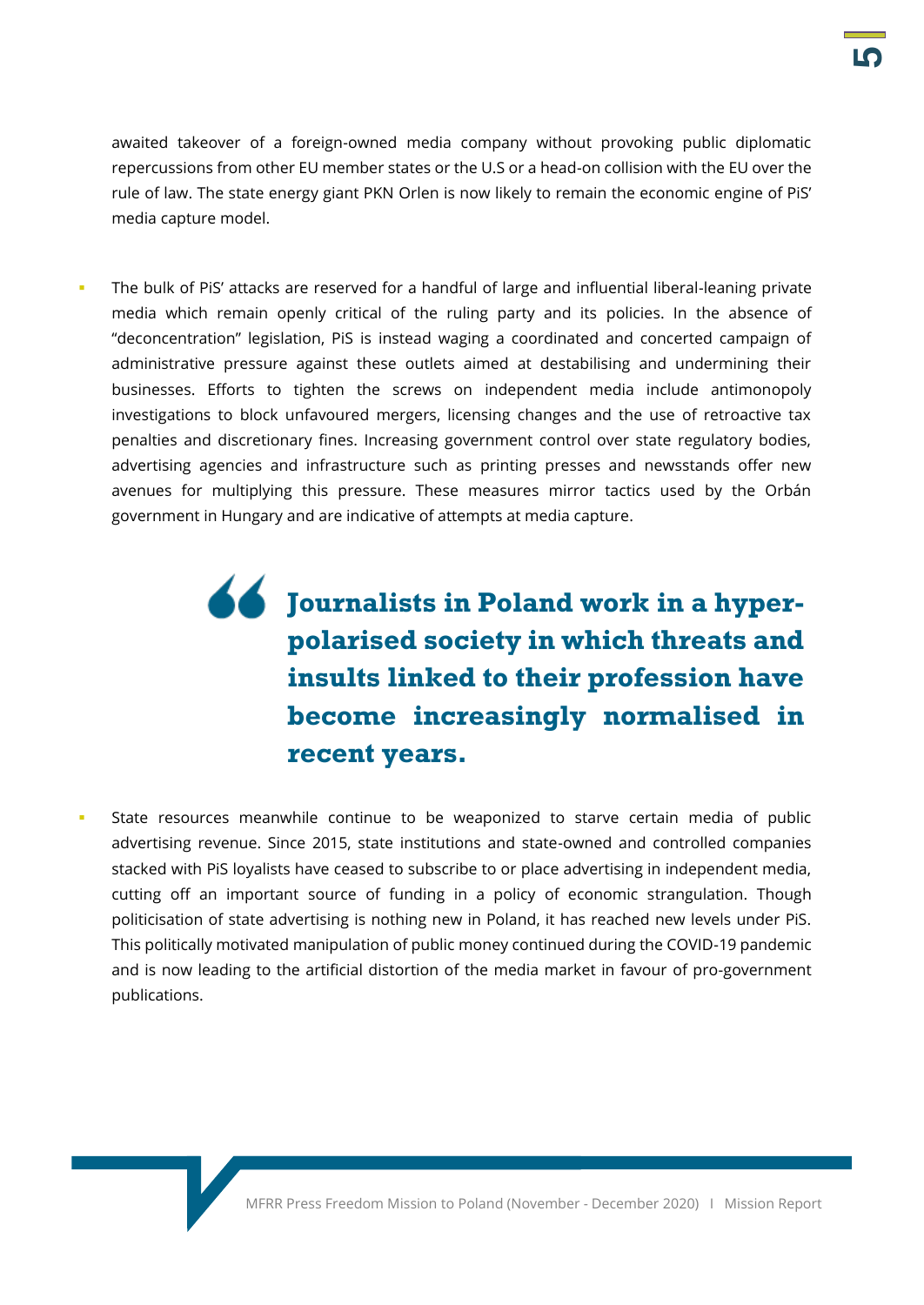- In an extension of this pressure campaign, legal harassment of independent media in Poland also reached unprecedented levels in 2020 as PiS officials and their allies continued efforts to bury critical outlets under an avalanche of costly and time-consuming court battles. Both publishers and publications have been targeted with vexatious civil defamation and libel cases. Questionable criminal investigations, though rarer, have also been brought disproportionately against watchdog media.
- Many lawsuits are initiated by government agencies, state bodies or PiS politicians themselves, and are aimed at draining newspapers' financial resources. The abusive nature of these cases means many can be classified as Strategic Lawsuits Against Public Participation (SLAPP), a form of legal harassment used to intimidate and silence public interest journalism. Editors and human rights organisations informed the mission that the number of these lawsuits has increased markedly under PiS. Crucially, the continued independence of Poland's lower courts has blunted the worst of these legal attacks. This underscores the clear connection between media freedom and judicial independence in Poland amid the EU's ongoing Article 7 procedure against Warsaw regarding pressure on courts and the rule of law.
	- $\triangle$  This subtle but escalating assault on the **freedom of the media is driven in part by PiS's populist ideology, which has instilled in its leaders the view that they alone represent the "will of the people" and wield a monopoly on truth.**
- Journalists in Poland work in a hyper-polarised society in which threats and insults linked to their profession have become increasingly normalised in recent years. As media have become enmeshed in "culture wars", social media vitriol has increasingly been targeted at journalists on both sides of the political spectrum. Many Polish editors interviewed by the mission said their reporters were routinely vilified, discredited and delegitimised in smears in pro-government media or by PiS officials. Tried-and-tested accusations include journalists being dismissed as "anti-Polish", "political activists" or "foreign agents".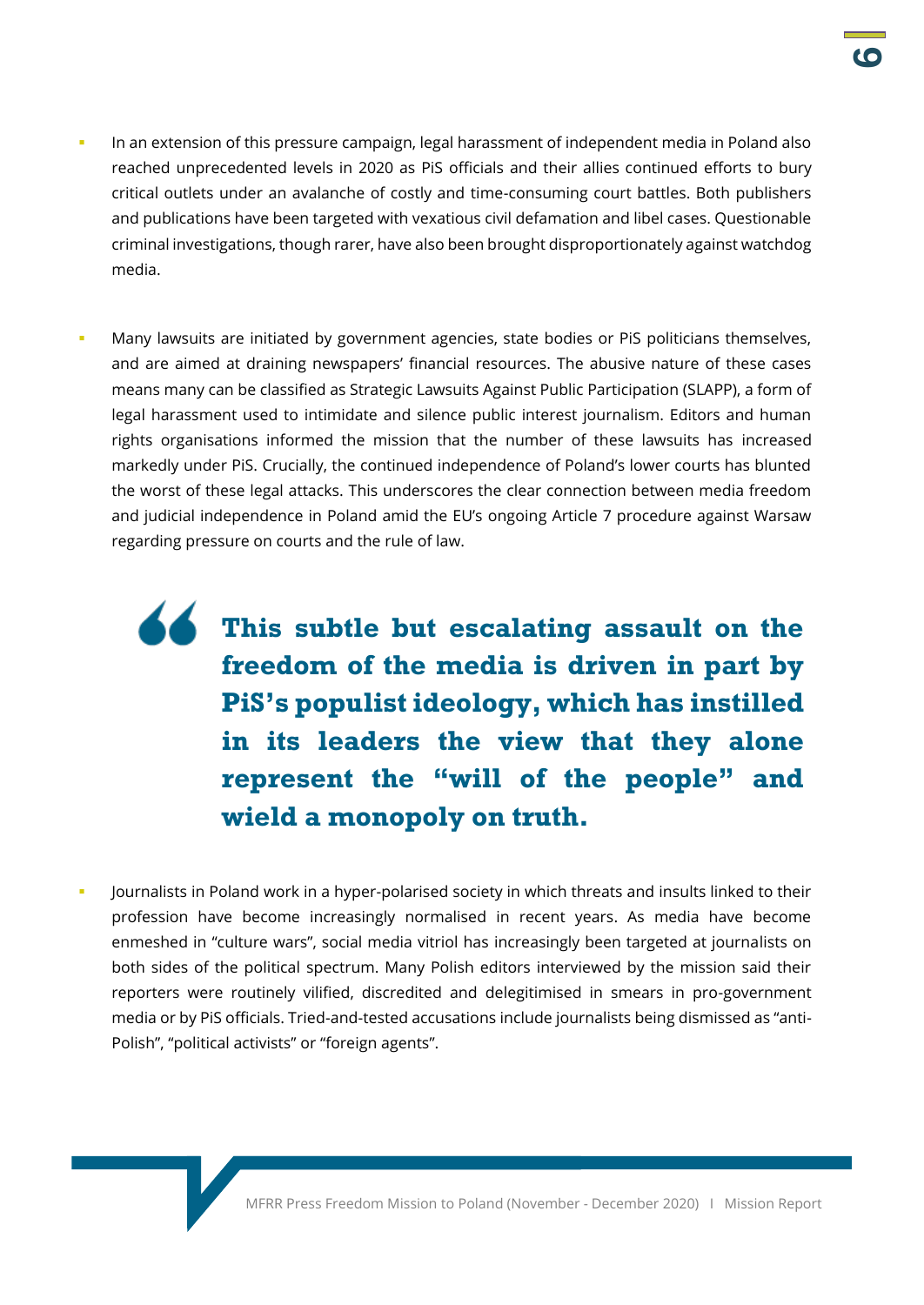- Gender-based insults against female journalists online and the publishing of unsubstantiated rumours and conspiracy theories about foreign publishers are also common. Pro-government mouthpieces and the public broadcaster TVP – which has effectively become a personal communication tool of the ruling party – are used to spread propaganda and at times relentlessly attack Law and Justice's critics in the media, contributing to a worsening climate of hostility.
- In addition to vilification, journalists are also subject to discrimination when it comes to access to information. After taking power in 2015, PiS appointees were given leadership positions across state agencies. Public officials connected to the ruling party now routinely refuse communication or interviews with certain media. Reporters are often denied access to legally guaranteed and publicly held information without explanation. Critical reporting about officials or institutions is sometimes met with retaliation in the form of cancellation of accreditation or blocked entry to political events.
- To worsen matters further, journalists also faced an increased risk of violence in 2020. While physical attacks on journalists are rare in Poland, in October and November there was a clear increase in violence against journalists covering protests. Several were injured and some hospitalised after violence from both protesters and police officers. On some occasions, police hit or shot rubber bullets at journalists clearly identifiable by 'PRESS' insignia. Heavy-handed behaviour by law enforcement culminated in the high-profile arrest of a photojournalist in November.
- These developments reflect the continuation of PiS' agenda, launched when it came to power in 2015, to fundamentally recalibrate and restructure the Polish media market in its favour. These reforms are justified as overhauling a system which PiS claims bears the antecedents of Communist rule that long excluded right-wing voices and viewpoints. Policies are therefore couched in the language of "rebalancing" the country's media landscape in the name of greater pluralism. Behind this rhetoric, however, the true aim is to destabilise and weaken the influence of critical media while strengthening media aligned with its own nationalist agenda.
- This subtle but escalating assault on the freedom of the media is driven in part by PiS's populist ideology, which has instilled in its leaders the view that they alone represent the "will of the people" and wield a monopoly on truth. Control of a legislative majority is wrongly taken as a carte-blanche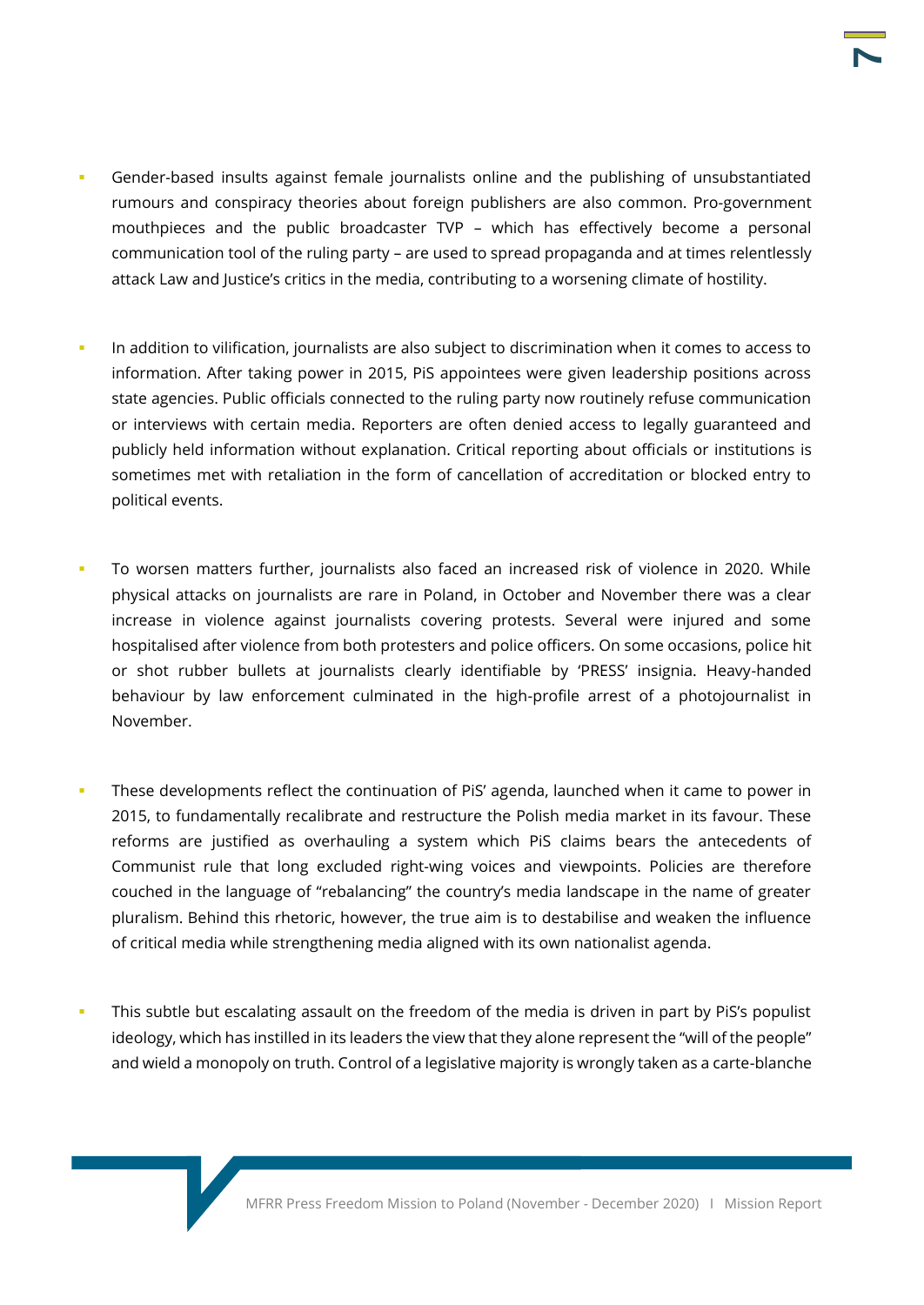to undermine democratic norms and solidify its control over all areas of governance. This is said to be exacerbated by the fortress mentality of PiS leaders, who see critical journalism and investigative reporting as "oppositional", rather than part of a democratic system's necessary checks and balances.

- Five years of these continued policies mean Poland is now taking worrying steps down the path established by Hungary, whose government has in the last decade created and then exported a system of media capture unprecedented in the European Union. In a calculated cherry-picking exercise, PiS has selected parts of its model that are effective and found workarounds for those that do not fit the Polish system. As in Hungary, these policies have so far been scattered enough to avoid further battles with Brussels over the rule of law. New forms of pressure on independent media are slowly increasing. The effect, as one interviewee noted, is that "free journalism is slowly dying in Poland."
- Nonetheless, significant opportunities for defending and strengthening media freedom in Poland remain. Private media in Poland are stronger and more well-established than their Hungarian counterparts. Government-friendly oligarchs used by FIDESZ to capture independent titles do not exist to the same extent in Poland. Potential conflicts over repolonisation and EU law look doomed to fail for PiS. Despite controversial judicial reforms, the rule of law in Poland has so far proven resilient for upholding journalists' rights. Media freedom stands at an important junction. It is essential now to ensure PiS does not drive the country further down the path forged by Hungary.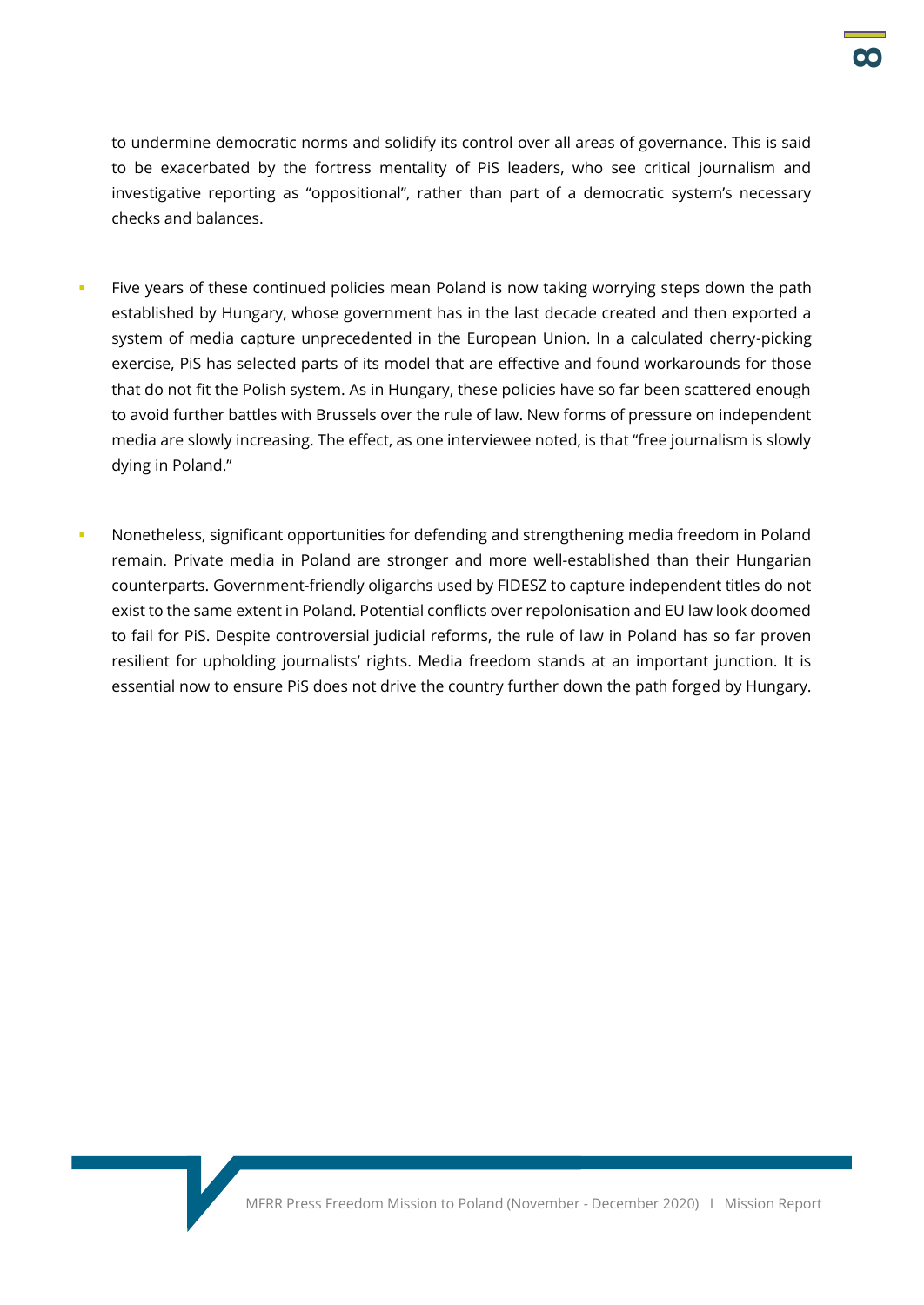## <span id="page-9-0"></span>**Mission Report - Key Issues**

#### <span id="page-9-1"></span>**I. 'Repolonisation': Acquisition of Private and Foreign-Owned Media**

Efforts to "repolonise" the country's foreign-owned press have [long](https://www.reuters.com/article/us-poland-media/polish-government-to-repolonize-media-in-next-term-deputy-pm-says-idUSKCN1TL1EX) been the centrepiece of plans for media reform within PiS' coalition government with the Agreement (Porozumienie) and Solidary Poland (Solidarna Polska). Politicians in the PiS-led ruling camp and their [allies](https://twitter.com/JKowalski_posel/status/1282427793322708994) have [often](https://www.wirtualnemedia.pl/artykul/pis-chce-kupic-tvn24-roman-giertych-adam-hofman-leszek-czarnecki)  [accused](https://www.wirtualnemedia.pl/artykul/pis-chce-kupic-tvn24-roman-giertych-adam-hofman-leszek-czarnecki) foreign-owned publications of editorial bias and propagated conspiracy theories about their malign interference in Polish democracy. This simmering debate [returned](https://www.reuters.com/article/us-poland-election-germany/polish-president-accuses-german-owned-tabloid-of-election-meddling-idUSKBN2442G5) to political discourse in 2020, rekindling concerns PiS was planning to place stricter rules on ownership as a way to force out foreign companies. The long-debated "repolonisation" law would [limit](https://www.dw.com/en/poland-plans-limitations-foer-foreign-owned-media/a-55534861) foreignowned companies to a stake of between 15% and 30% in domestic media. Foreign investment in print media is not currently restricted. Foreign companies are estimated to be invested in 40% of the country's publications and own about 75% of distributed circulation. Such controls would largely affect Swiss-German Ringier Axel Springer Polska, which publishes Fakt, Newsweek and ONET.pl, as well as TVN24, owned by U.S media company Discovery. A supplementary bill on "deconcentration" would limit the number of outlets that a single media group can own, effectively breaking up larger groups such as Agora. In their place, PKN Orlen and PiS business allies would likely be used to step in and fill the hole left by foreign investors, muzzling critical publications and cementing further control over Polish media.

Since 2015, rumours have swirled that legislation had been drawn up. However, many interviewees told the mission that diplomatic [pressure](https://twitter.com/USAmbPoland/status/1299345367612481537) from the U.S ambassador to Poland, paired with wariness over the inevitable fight with Brussels about the legislation's adherence to EU law, had forced PiS to shelve the plans and look for other options. Other interlocutors suggested a series of electoral victories for PiS has lessened the need for drastic measures. This appeared to change in the second half of 2020 when incumbent and PiS ally Andrzej Duda won the presidential election by an extremely narrow margin of 51-49%. Shocked by the closeness of the result, PiS has since moved to shore up its electoral support in preparation for future ballots by strengthening right-wing opinions in the media.

In the absence of legislation, the government has changed its tactics. In late 2020 it began using its leverage over companies owned by the State Treasury to step in and purchase media infrastructure and media businesses. This process began in November when the governmentcontrolled state oil giant PKN Orlen completed [the purchase](http://biznes.pap.pl/en/news/all/info/3012500,pkn-orlen-fuels-completes-purchase-of-65--stake-in-retailer-ruch) of a 65% stake in newsstand operator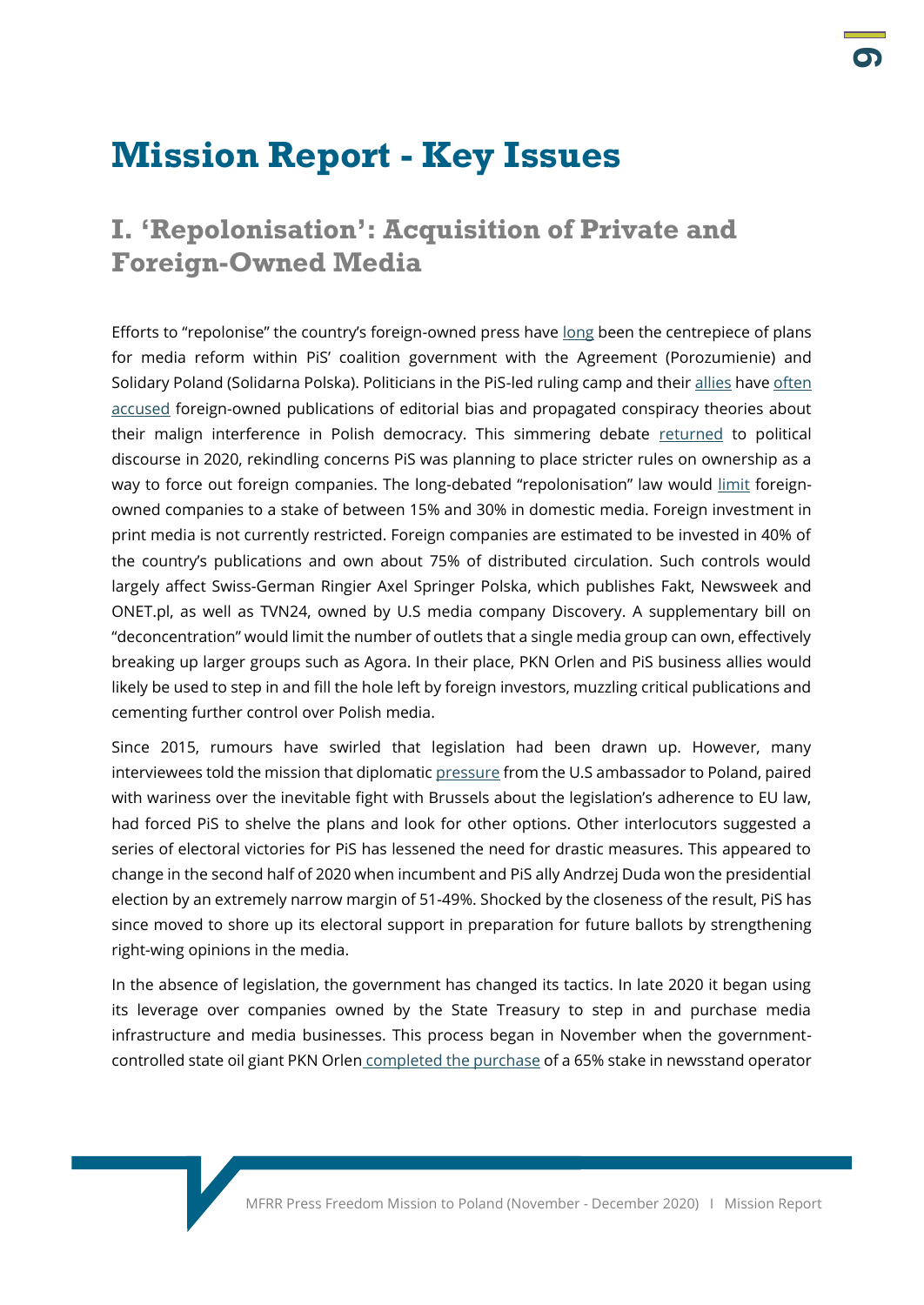Ruch, which owns a network of 1,300 newspaper kiosks. During the mission, several interviewees expressed concern that the purchase would offer PiS significant influence over the infrastructure that distributes print media and allow it to raise prices or harass critical titles. Many raised fears Ruch-owned kiosks across the country would limit the display of newspapers and magazines critical of the government, leading to a drop in sales. Similar issues were [documented](https://mappingmediafreedom.ushahidi.io/posts/22185) when Orlen purchased a network of petrol stations in 2015. Numerous interviewees described the leadership of the petrochemicals firm as beholden to the ruling party. The State owns a decisive share in Orlen. Its CEO Daniel Obajtek and many other top figures were appointed directly by the Ministry of State Assets, which is headed by deputy prime minister and deep Kaczyński loyalist, Jacek Sasin. Later in November, [reports](https://www.wirtualnemedia.pl/artykul/pis-chce-kupic-tvn24-roman-giertych-adam-hofman-leszek-czarnecki) emerged that representatives of PKN Orlen had also met with several influential media titles and publishers to make enquiries about selling their stakes. Among those approached was the [most popular TV station in Poland,](https://www.wirtualnemedia.pl/artykul/pis-chce-kupic-tvn24-roman-giertych-adam-hofman-leszek-czarnecki) TVN24. These advances were so far unsuccessful. One interviewee described Orlen as acting as the "deep pockets" of PiS in this new form of media capture.



*PKN Orlen, a major Polish oil refiner and petrol retailer company. Poznan, Poland, May 8, 2018. Shutterstock*

As the MFRR mission was concluding, the government achieved a major victory in its effort to "repolonise" the media. On December 7, PKN Orlen [announced](https://ipi.media/purchase-of-polska-press-by-state-energy-giant-spells-disaster-for-media-freedom-in-poland/) it would purchase 100% of the shares of Polska Press from German company Verlagsgruppe Passau for a reported PLN 120 million (€27 million). The deal hands the state-controlled firm ownership over more than 20 regional dailies, 120 weekly magazines and 500 online portals across the country and access to [a](https://innpoland.pl/163923,co-przejmuje-orlen-oto-wszystkie-media-polska-press-lista) [reported](https://innpoland.pl/163923,co-przejmuje-orlen-oto-wszystkie-media-polska-press-lista) 17.4 million readers. Such an acquisition of a media company by a state energy firm is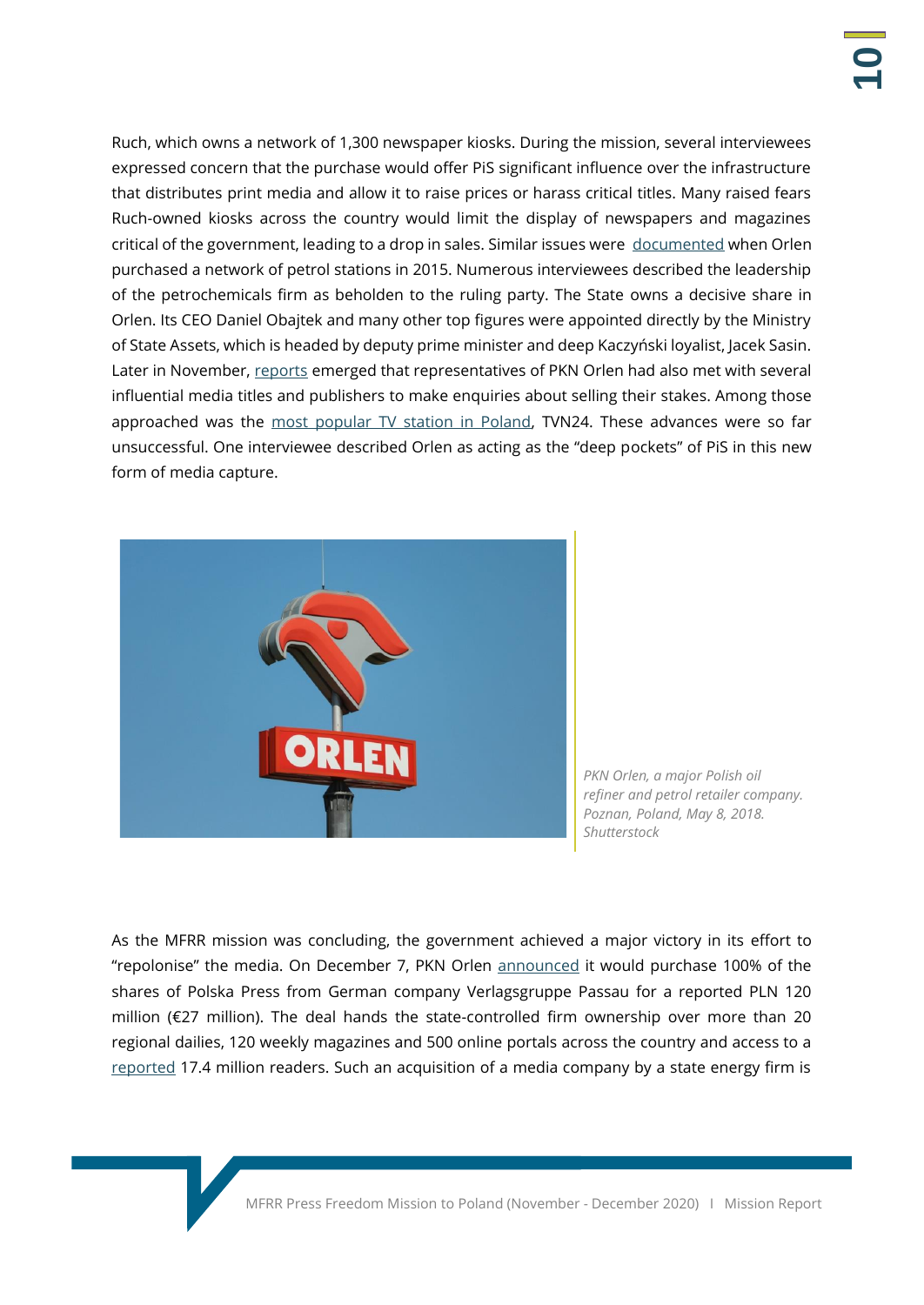unprecedented within the EU. One interlocutor described this form of nationalisation as "repolonisation via the back door". A second likened the oil company's investment in the press market to Gazprom Media in Russia. Another said the sale was not motivated by business and instead described it as deeply political and aimed at cementing greater control over independent regional titles ahead of the 2023 local elections. However, interviewees from right-wing media told the mission such a move would help break up the dominance of foreign publishers. Orlen has denied the deal is politically motivated and [insists](https://www.ft.com/content/f836d45f-63e4-4c74-bdc0-90c46b3b032c) there will be no interference in newsrooms.



*Polska Press Group publishes 20 regional dailies in 15 regions of Poland (Source: polskapress.pl)*

However a purge of critical voices like that undertaken at the public broadcaster TVP in 2016 is expected to follow. Witold Głowacki, editor and columnist at Polska Times, one of those media acquired by Orlen, told the mission he feared his and other titles were likely to come under pressure to tow the party line. Głowacki predicted that after a "quiet period", largescale executive changes at Polska Press' 15 regional sub-companies would then be followed by pressure on editors on local titles ramping up ahead of 2023 local elections**.** Unlike TVP, no media law exists which could limit the scale or severity of editorial changes at privately-owned Polska Press. Throughout December [reports](https://wiadomosci.onet.pl/tylko-w-onecie/orlen-kupuje-polska-press-kolejna-gazeta-na-liscie/ms944vs) suggested the company was again considering the acquisition of Gremi Media, which includes titles including two of the most respected dailies in Poland, Rzeczpospolita and Parkiet. Interviewees said other approaches may also have included Bauer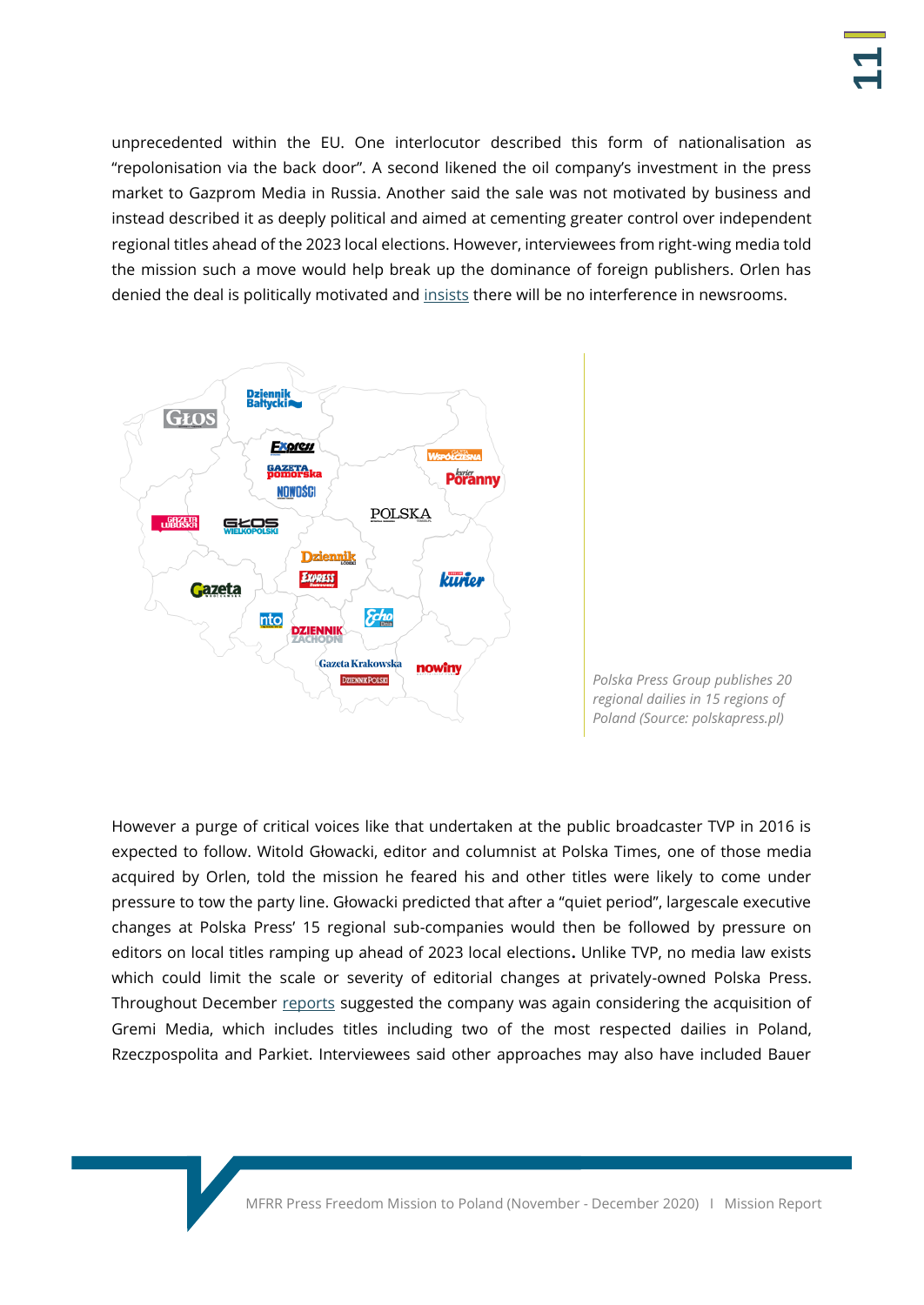Media Group, regarding the RMF FM radio station, and Infor Biznes, owner of daily newspaper Dziennik Gazeta Prawna. Further acquisitions are dependent on the readiness of these media companies to sell. The hostile atmosphere towards foreign investors combined with the economic impact of the COVID-19 pandemic has likely increased the opportunity for further acquisitions. These tactics bare similarities to the [strategy](https://ipi.media/new-report-hungary-dismantles-media-freedom-and-pluralism/) used by the FIDESZ in Hungary to push out foreign, primarily German and Swiss, owners and then replace them with government-friendly oligarchs. In Poland, however, the country's distinctive transition after the fall of Communism resulted in less cronyism and oligarchical control over key industries. With few billionaire business tycoons to rely upon, PiS has instead opted to use state-owned and controlled companies as the economic engines of its media capture model.

To the shock of many observers, in early January 2021 it was then revealed that the long-rumoured draft legislation had been prepared by the Ministry of Culture to "repolonise" and "deconcentrate" the country's media market. In a [written parliamentary response](https://www.sejm.gov.pl/sejm9.nsf/InterpelacjaTresc.xsp?key=BWJKEA&view=1), Culture Minister Piotr Gliński officially disclosed for the first time that a draft bill had been prepared, adding it was "currently impossible to give a specific date [when] the draft will appear in the Sejm". One interlocutor suggested PiS was now waiting for the opportune political moment. Questions remain over whether these laws would have a retroactive effect on previous acquisitions or only affect future sales. Gliński has [stressed](https://www.sejm.gov.pl/sejm9.nsf/InterpelacjaTresc.xsp?key=BWJKEA&view=1) the bill would be modelled on French or German laws. However, during the mission interviewees noted that these laws only limit foreign ownership from outside the EU. Lukasz Lipinski, deputy-editor-in-Chief at Polytika, said any legislation outlawing ownership of EUbased companies would be incompatible with EU law establishing the internal market, setting up a potential legal battle at the Court of Justice of the European Union. Non-retroactivity would not allow PiS's desired changes in ownership structure of TVN, ONET or Fakt. Others pointed out that Poland already has anti-trust regulations which limit companies from holding a dominant market share. The majority of interviewees had previously maintained it was too politically and diplomatically challenging for PiS to introduce such legislation. Others noted an attack on foreign investment would risk damaging Poland's investment climate. However, recent developments suggest a bill is more likely than previously thought, rekindling concerns over the future of foreign media ownership.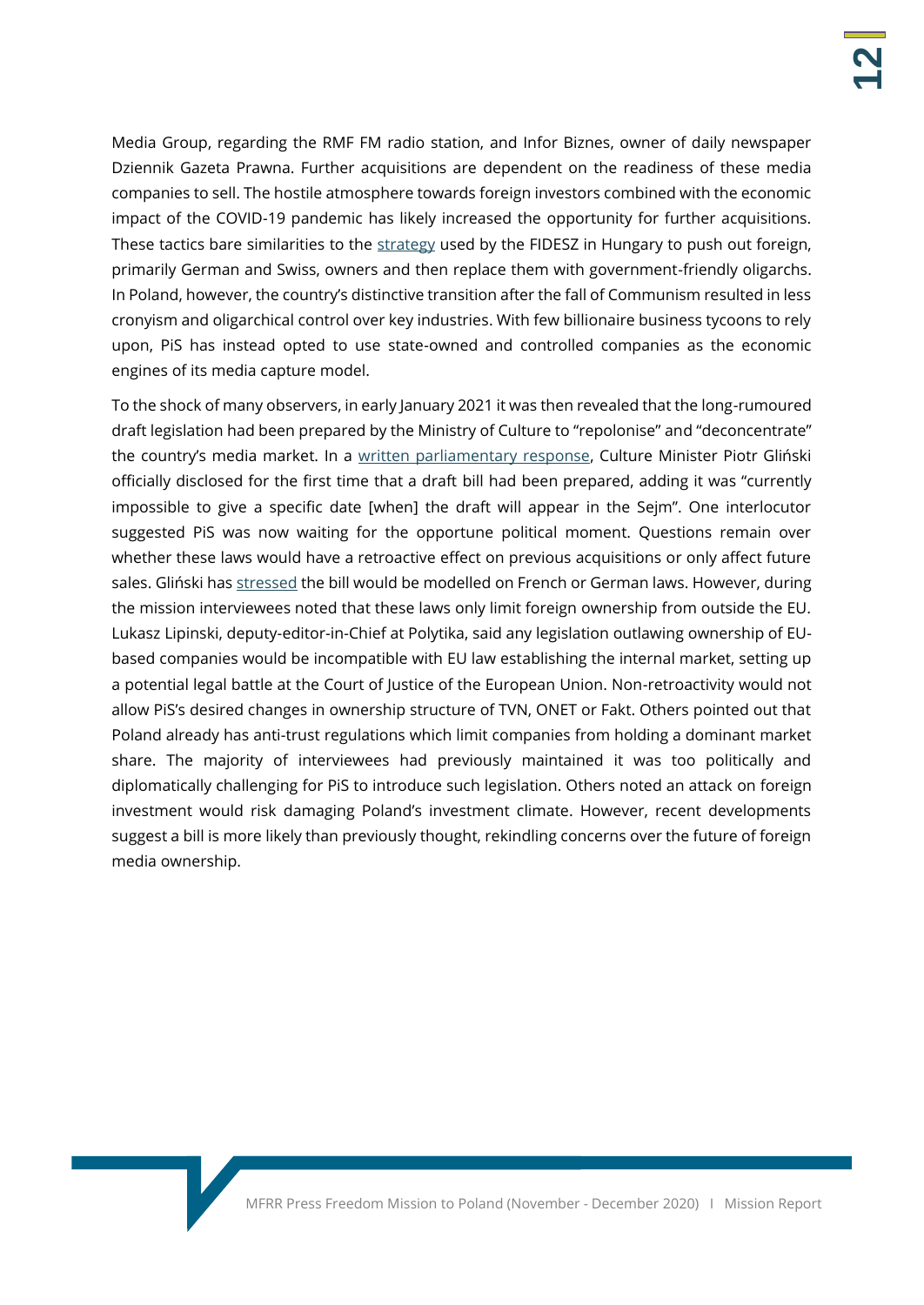#### <span id="page-13-0"></span>**II. Death by a Thousand Cuts: Weakening and Destabilising Independent Media**

In addition to its "repolonisation" efforts, Law and Justice has waged a coordinated campaign of administrative harassment aimed at destabilising and undermining the businesses of critical media. This involves the use of antimonopoly investigations, licensing and regulatory changes and retroactive tax penalties. Some interlocutors described this array of attacks as "death by a thousand cuts". Others characterized it as a policy of "scattered deconcentration" used in the absence of formal legislation. An important factor in this campaign has been Law and Justice's Hungary-style instrumentalisation of state bodies and agencies. Since 2015 many of these institutions have had their independence slowly eroded after PiS politicians or its affiliates were placed in leadership positions, transforming them into instruments of the government's agenda.

One of these bodies is the Office of Competition and Consumer Protection (UOKiK). Under PiS control, the body is currently pursuing an unprecedented number of antitrust investigations in the media market, interviewees said. These investigations are ostensibly about ensuring pluralism by blocking ownership concentration. However, the weight of evidence gathered during the mission suggests the body is increasingly being used as a tool of the ruling party to stall and prevent mergers that would strengthen media companies perceived as opponents while approving mergers among pro-government media, facilitating the concentration of pro-government ownership. In a stark example, in early January 2021 UOKiK [blocked](https://mappingmediafreedom.ushahidi.io/posts/23749) Agora from purchasing rival radio broadcaster Eurozet, ruling the proposed merger could create a "harmful duopoly" in the Polish radio market with the current market leader RMF. Agora bought a minority 40% stake in Eurozet in 2019 for an initial price of 131 million zlotys, with the remaining 60% acquired by the Czech SFS Ventures fund, which is linked to liberal billionaire George Soros. UOKiK's decision followed strong [opposition](https://twitter.com/beatamk/status/1089246489203879936?ref_src=twsrc%5Etfw%7Ctwcamp%5Etweetembed%7Ctwterm%5E1089246489203879936%7Ctwgr%5E%7Ctwcon%5Es1_&ref_url=https%3A%2F%2Fnotesfrompoland.com%2F2021%2F01%2F08%2Fpolands-antitrust-authority-stops-radio-group-merger-over-competition-concerns%2F) by PiS officials and demands to block the merger by the government. A PiS ally and rival of Agora, the conservative media group Fratria, had also previously failed in an attempt to purchase Eurozet with a loan from state-owned bank Pekao due to a lack of resources. Agora denounced the decision as "arbitrary and selective" which "protects Agora's competitors, not competition".

In addition to using media regulators to stymie the businesses of "adversarial" media, PiS also appears to be adding new tools for administrative harassment to its arsenal. During the mission concerns were raised over pending amendments to the Electronic Communications Law which would permit the President of the Office of Electronic Communications to withdraw frequency reservations of radio and television broadcasters. If passed, amendments would also enable the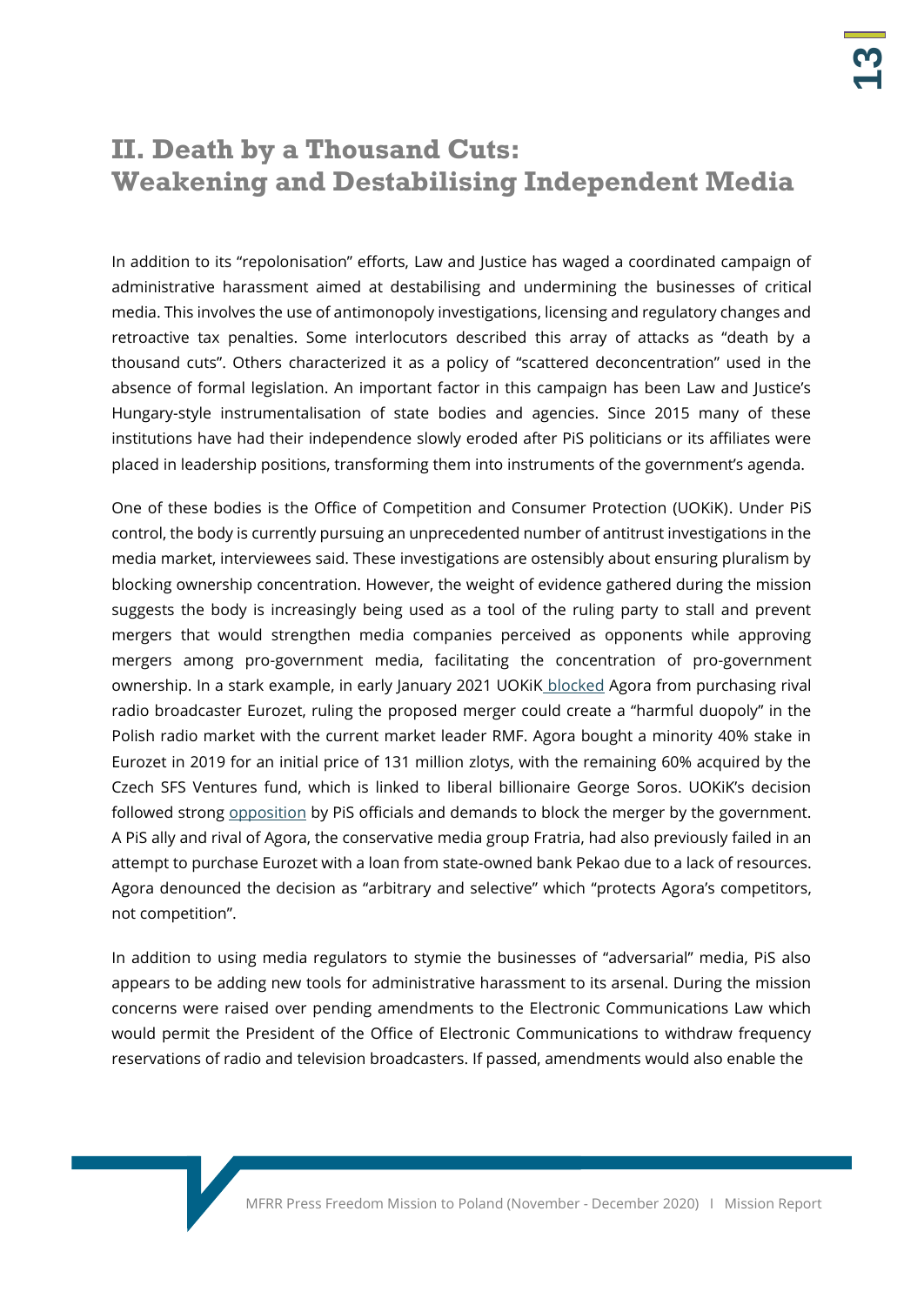



*The leader of the Poland's ruling party, Law and Justice (PiS) Jaroslaw Kaczynski, who has long been in favour of "repolonising" the country's foreignowned media. 26 October 2020. EPA-EFE/Radek Pietruszka*

**14**

National Broadcasting Council, another body stacked with PiS appointees, to determine the period for which licenses are issued. These amendments are currently passing through parliament. Interviewees raised issues over a lack of legal safeguards and warned these new powers could be misused to further stymie the growth of certain media companies and keep their publishers off kilter. Increasing government control over infrastructure such as printing presses, newsstands and distribution companies also offers new avenues for strengthening pressure. In February 2021, Prime Minister Morawiecki's government unveiled a new draft bill that would impose an advertisement revenue tax on media outlets, raisin[g concerns](https://wyborcza.pl/7,173236,26752737,seeking-new-ways-to-exert-pressure-on-independent-media-the.html?utm_source=mail&utm_medium=newsletter&utm_campaign=democracy_at_stake&NLID=e7be1909d0c180a1669b58bbfd5f023fecde06b5368f3733752b39faa16e2dd9) it would be yet another new tool for exerting financial pressure on independent media.

The viability of independent media outlets is further threatened by the Polish government's continued utilization of state resources to starve certain media of public advertising revenue. Since 2015, numerous state institutions and state-owned and state-controlled companies have ceased to subscribe to or place advertising in critical media, cutting off an important source of funding. Professor Stanislaw Jędrzejewski, a media expert and former member of the National Broadcasting Council, told the mission that billions of zloty allocated by state-owned companies in the last four years had been disproportionately redirected away from critical media. Politicisation of state advertising is nothing new in Poland. However, under PiS it has reached new levels. Liberal titles like Polityka and Newsweek Polska have been boycotted altogether and seen revenue from state advertising drop by 98-100% since 2015. This policy of economic strangulation continued in 2020. Recently, liberal daily Gazeta Wyborcza was the only major media outlet in Poland to be excluded entirely from a government sponsored public awareness campaign about COVID-19, denying hundreds of thousands of readers important health information.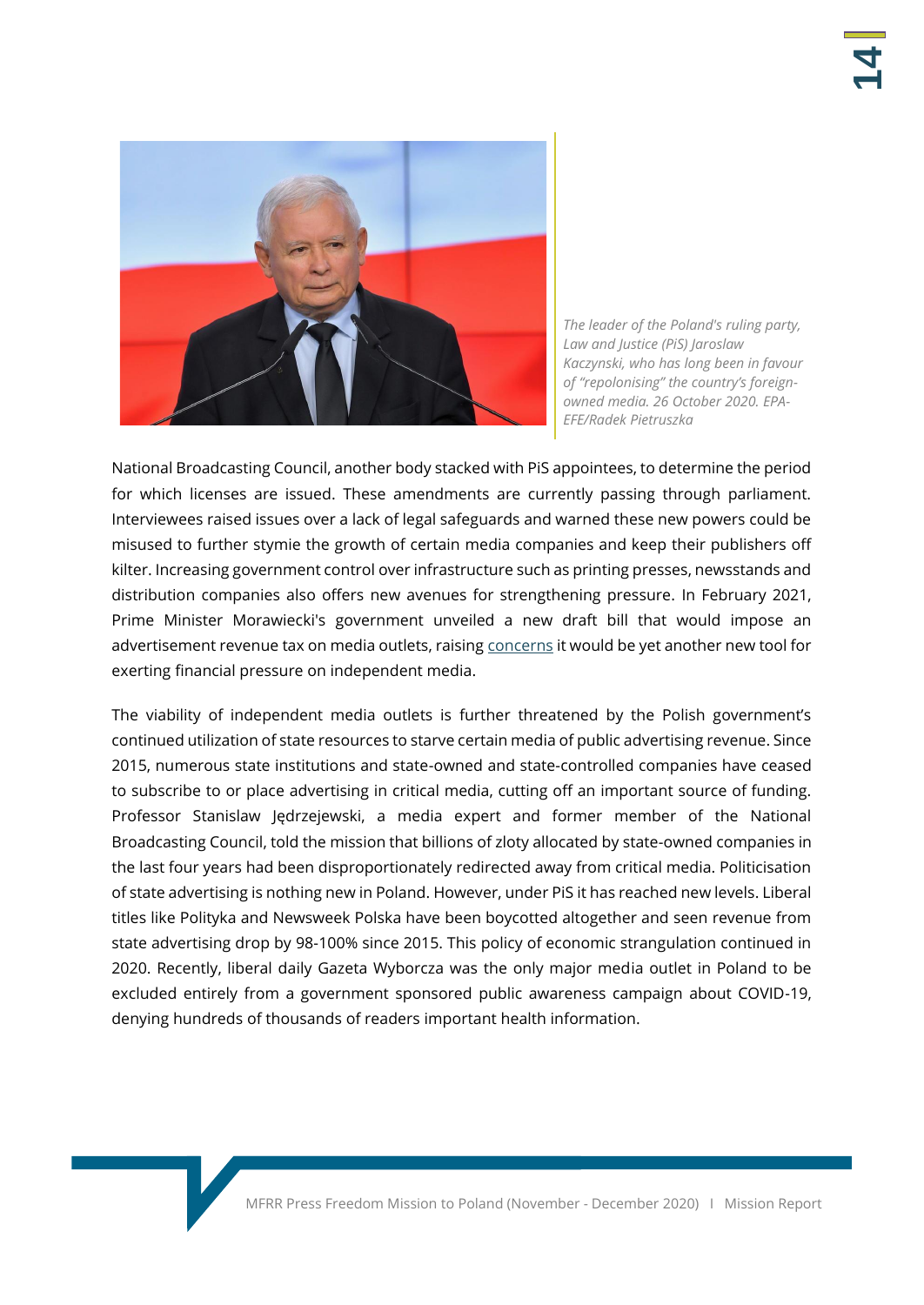At the same time, public advertising has been used to reward and fund media towing the party line. Studies show that spending in conservative outlets like Gazeta Polska, Wsieci, Radio Maryja and Nasz Dziennik – often owned by PiS allies – has increased significantly during the same period. Recent advertising expenditure [analyses](http://wyborcza.pl/7,156282,23059001,lubisz-wladze-dostajesz-reklamy-czyli-jak-panstwowe-spolki.html) carried out by Prof. Tadeusz Kowalski of Warsaw University and market research firm Kantar Media confirm this trend. This carrot-and-stick approach, observers say, has resulted in private media outlets such as TV station Polsat gradually softening its editorial approach towards the government on its flagship news shows in return for more favourable advertisement placement. High levels of cross-industry ownership in Poland mean media owners with investments in industries dependent on state subsidies are particularly susceptible to these pressures.

Over consecutive years, this instrumentalisation of public advertising has distorted market dynamics in favour of outlets which align with the government's views and values. As a result, a substantial amount of pro-PiS portals and websites have been set up in the last few years to reap the financial rewards. This "indirect sponsorship" has led to the creation of a pro-government media bubble, many of whose outlets amplify nationalist rhetoric but display little adherence to journalistic standards. ONET.pl editor-in-chief Bartosz Węglarczyk described this situation as reaching such unprecedented levels that there are now many media in Poland that "would not exist in a free market economy". Increasing PiS leverage over state-owned companies and th[e](https://www.dw.com/en/why-is-a-polish-oil-company-building-up-a-media-empire/a-56083146) [control](https://www.dw.com/en/why-is-a-polish-oil-company-building-up-a-media-empire/a-56083146) of PKN Orlen over an influential new major house, Sigma Bis, is likely to solidify PiS control over the advertising market further in the coming years. Inversely, Jacek Karnowski, editor-in-chief of Sieci, said additional public advertising for pro-government media was necessary as the private sector in Poland was "afraid" of advertising with the pro-PiS titles. Though PiS MPs have in the past encouraged private companies to withdraw advertisements from certain media, interviewees agreed that the private sector in Poland had not been cowed into halting advertising, as has occurred in Hungary under the FIDESZ government. At the individual level these smaller and scattered forms of pressure appear not to pose a major threat. When taken together, they reveal a multipronged campaign of harassment aimed at stymieing the businesses of private media and creating a hostile climate for publishers. This is resulting in a less appealing investment climate for foreign-owned media companies, in turn helping create the market conditions necessary for PiS's model of media capture.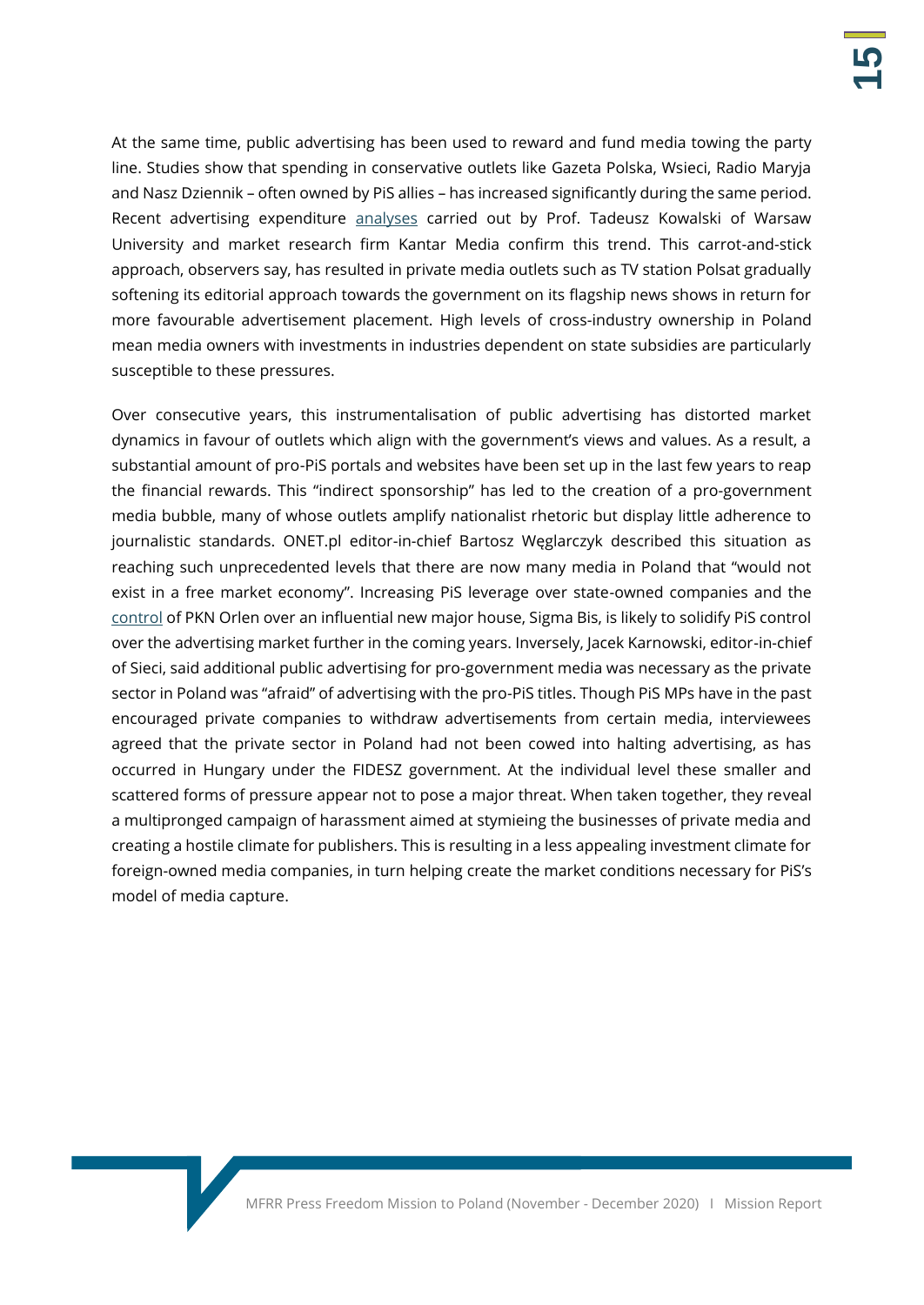#### <span id="page-16-0"></span>**III. Defamation and SLAPPs: Legal Harassment of Media**

In an extension of this pressure campaign, legal harassment of independent media in Poland continued in 2020 as PiS officials and their allies continued to harry critical outlets with expensive and time-consuming court battles. By far the most targeted publication was the liberal daily Gazeta Wyborcza, a strong critic of Law and Justice. At the time of the mission, the newspaper was [fighting](https://mappingmediafreedom.ushahidi.io/posts/23385) more than 50 different lawsuits. Its publisher, Agora, told the mission many of these were part of a coordinated campaign by PiS and its allies to pressure the outlet. While most of these vexatious lawsuits are eventually thrown out, GW journalist Bartosz Wieliński said these legal battles were a burden on resources and had a "chilling effect" on critical reporting. The newspaper also faces a significant number of pre-litigation requests – many drafted by specialized law firms – involving cease-and-desist letters, apology requests or extortionate demands for financial compensation. During the COVID-19 pandemic the newspaper's journalists and photojournalists also faced dubious criminal charges for allegedly breaching lockdown rules, including reporter [Angelika](https://www.coe.int/en/web/media-freedom/detail-alert?p_p_id=sojdashboard_WAR_coesojportlet&p_p_lifecycle=2&p_p_cacheability=cacheLevelPage&p_p_col_id=column-1&p_p_col_pos=1&p_p_col_count=2&_sojdashboard_WAR_coesojportlet_alertPK=77081008&_sojdashboard_WAR_coesojportlet_cmd=get_pdf_one) Pitoń and photojournalists [Pawel Rutkiewicz](https://mappingmediafreedom.ushahidi.io/posts/23306) and [Wojciech Jakub Atys.](https://mappingmediafreedom.ushahidi.io/posts/23291) Agora representatives said they believe these charges were politically motivated.



*Polish photojournalist Agata Grzybowska is arrested in Warsaw, Poland, 23/11/2020 Photo: Maciek Jaźwiecki, Agencja Gazeta*

Investigative news outlet ONET is also facing at least eight different vexatious lawsuits over its reporting, with significant effects on its staff. Editor-in-chief Bartosz Węglarczyk told the mission either he or his deputy were in court at least three times a week. The outlet has now been forced to hire private lawyers to fight all the lawsuits, many of which are also brought by state entities,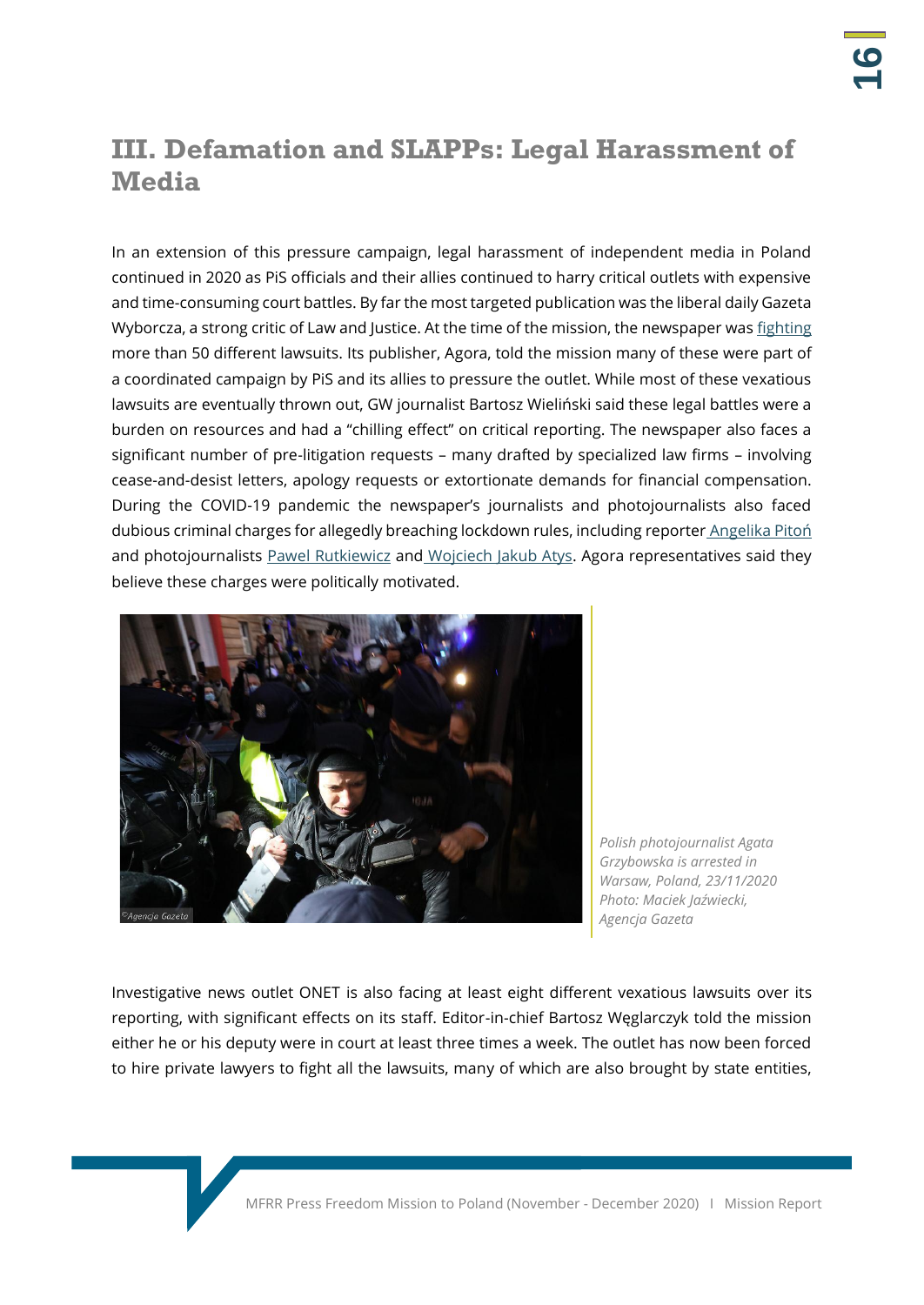often supported by government lawyers. "These lawsuits are about dragging media companies and journalists through the courts, which in Poland can take many years", he said. While his outlet could shoulder its legal defence costs, Węglarczyk said smaller news companies and freelancers were now self-censoring to "avoid getting sued". Lukasz Lipinski, deputy-editor-in-Chief of Poland's biggest weekly, Polityka, told the mission his outlet was also facing consistent legal pressure, including a [recent lawsuit](https://mappingmediafreedom.ushahidi.io/posts/23737) by the former head of the Military Counterintelligence Service. OKO.press is currently facing nine different lawsuits, Right-wing media in Poland are also targeted by defamation lawsuits. However these are rarely initiated by government entities or officials.

Though exact data is unavailable, OKO.press editor-in-chief Piotr Pacewicz, ONET.pl editor-in-chief Bartosz Węglarczyk and representatives from TVN24 and Gazeta Wyborcza all told the mission the use of lawsuits to harass critical media had increased markedly under PiS. Konrad Siemaszko, of the Helsinki Foundation for Human Rights, said the organisation had also observed a "clear increase" since 2015. Krzysztof Bobinski, of the Polish Society of Journalists, estimated that only around one in ten of these defamation cases was successful, indicating that lawsuits were being used more as a tool to harass government critics than achieve justice. Interviewees on both sides of the political spectrum said Poland's lower courts were still independent and ruled in favour of upholding journalists' rights.

However, several editors and journalists said press freedom had ultimately suffered as a result of the weakening of the rule of law in Poland following the government's judicial reforms in 2016. Concerns were also raised about the increase in the use of injunctions by the government to halt the publication of stories involving high-profile corruption scandals, and the length of time that civil cases took to move through courts, which interviewees said encouraged the use of SLAPPs. These claims were rejected by Krzysztof Skowroński, president of the pro-government Association of Polish Journalists (SDP), who said its Press Freedom Monitoring Center had observed "no special change" or increase in defamation cases against the media.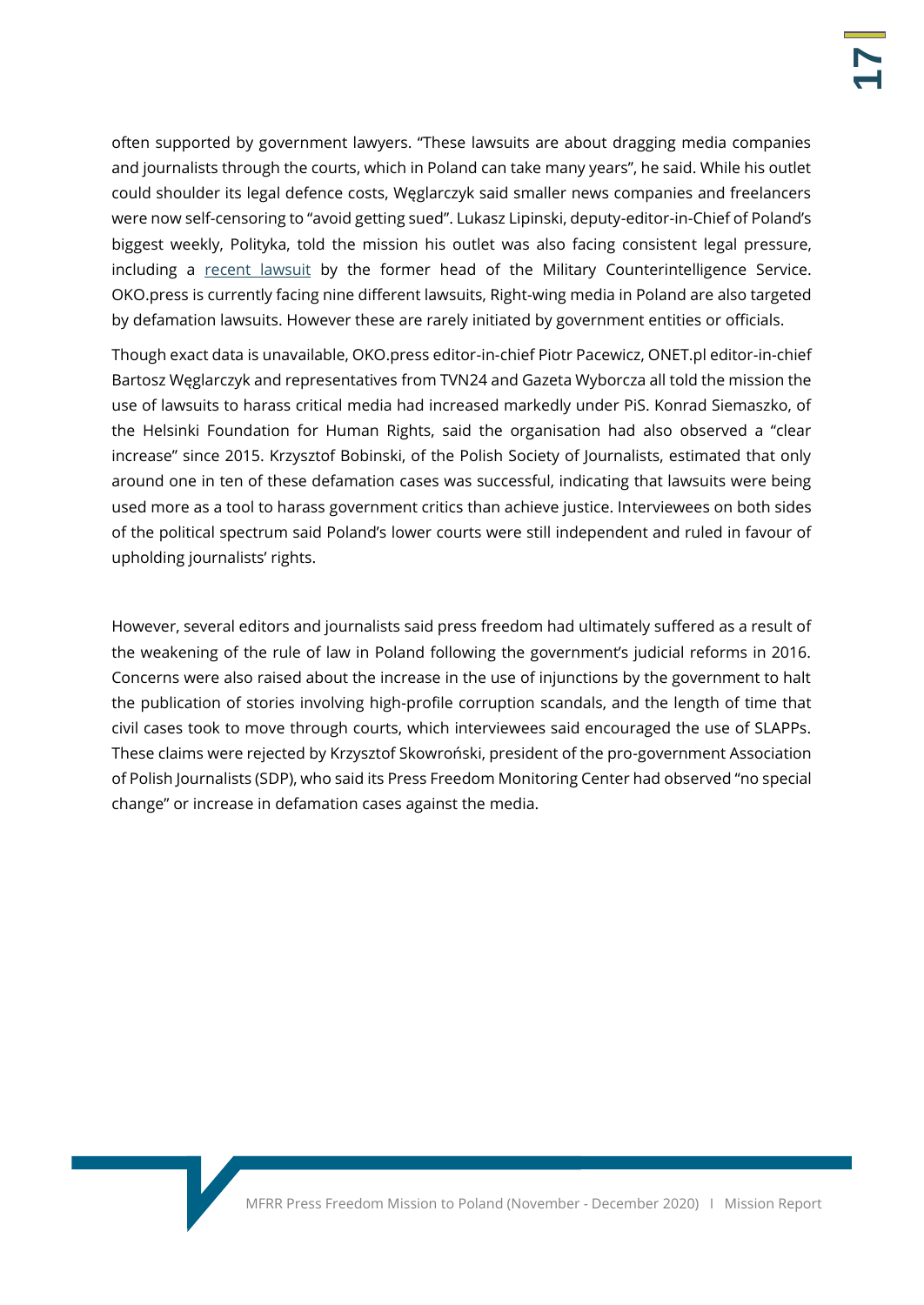#### <span id="page-18-0"></span>**IV. Journalists Under Pressure: Smears, Physical Attacks and Obstruction**

Journalists in Poland are routinely subject to discrimination when it comes to access to information. Interviewees including Katarzyna Buszkowska, deputy editor-in-chief of the Press.pl magazine, told the mission public officials connected to the ruling party often refuse communication or interviews to critical media. Reporters are regularly denied access to legally guaranteed and publicly held information without explanation. Interlocutors described this as an attempt to starve "opposition" media of vital information, undermining their ability to access public information and keep the public informed. Challenging reporting about top officials or institutions is also met with retaliation, such as the [cancellation of accreditation](https://mappingmediafreedom.ushahidi.io/posts/23542) or blocked entry to certain events. This multi-levelled obstruction is having damaging repercussions for investigative journalism in particular. Representatives from investigative news platforms said these issues had worsened further during the COVID-19 pandemic, during which official requests for public health information routinely went unanswered, in violation of the Polish Freedom of Information Act. Communication with the Ministry of Health during the pandemic was also extremely challenging for journalists on both sides of the political spectrum.



*Tomasz Gutry, 74, worked as a photojournalist for Tygodnik Solidarność for more than 30 years. He required surgery to remove the rubber bullet from his cheek. Photo: Jedrzej Nowicki, Agencja Gazeta*

Over the last five years, Poland's public broadcasters have been deformed into state media. News coverage on national TV and radio is deeply biased and opposition politicians and viewpoints are either absent or marginalised. Coverage of candidates during the 2020 presidential election was particularly partisan, creating an uneven playing field during elections. This hollowing out of centrist reporting is contributing to the formation of a dual information system in Poland, in which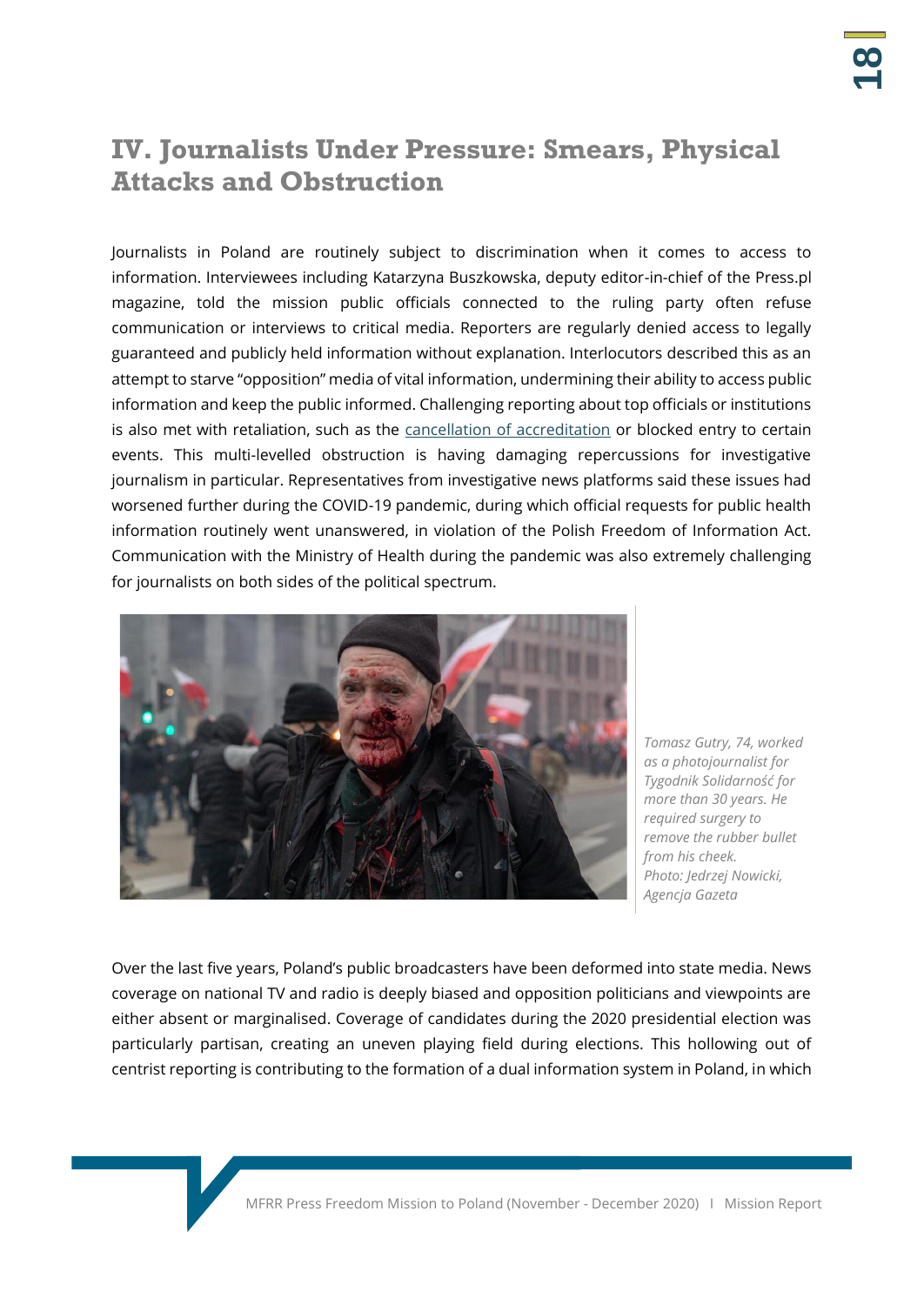left- and right-wing news consumers have little exposure to contrasting reporting or opinions. As a result, watchdog journalism revealing wrongdoing can be either ignored or whitewashed by progovernment media, limiting its potential impact. This intense polarisation has divided Poland's journalistic community into opposing camps, reducing the space for cooperation on pushing back against issues which effect the entire profession.

## **To worsen matters further, journalists in Poland also faced increased risk of physical violence in 2020. Journalists reporting from the front lines of protests sometimes became the target of attacks themselves.**

This deepening polarisation in Polish society between the government's supporters and opponents is also resulting in escalating online harassment against journalists. All those interviewed during the mission said the daily work of journalists had become more challenging due to an increase in threats, smears and gender-based insults online. Often this vitriol comes from members of the public in opposing ideological camps. However, journalists working for independent media are also publicly vilified and delegitimised in far-right and pro-government media. Common accusations include journalists critical of the government being [dismissed](https://mappingmediafreedom.ushahidi.io/posts/23395) as "anti-Polish", or "foreign agents". The public broadcaster TVP is increasingly being used as a tool of the ruling party to use against its critics in certain media. It has broadcasted targeted smears against journalists and media houses. This pervasive anti-media rhetoric delegitimizes journalists and is contributing to a climate of hostility against the press.

To worsen matters further, journalists in Poland also faced increased risk of physical [violence](https://ipi.media/poland-ipi-condemns-police-violence-against-journalists-amidst-warsaw-clashes/) in 2020. Journalists reporting from the front lines of protests sometimes became the [target of attacks](https://ipi.media/poland-ipi-condemns-police-violence-against-journalists-amidst-warsaw-clashes/) themselves. In October, Gazeta Wyborcza journalists Magda Kozioł and Joanna Urbańska-Jaworska were [assaulted](https://wyborcza.pl/7,75968,26456352,nasze-dziennikarki-zostaly-pobite-oswiadczenie-redakcji-gazety.html) and injured by a group of black-clad football hooligans while documenting a Women's March protest in Warsaw. During the same protests, regional crews of TVP also faced threats and [damage to property](https://www.tvp.info/50501033/atak-na-dziennikarzy-tvp-relacjonowali-proaborcyjne-protesty) from protesters angry at its coverage. TVP media workers have been attacked while performing professional duties on other [occasions.](https://mappingmediafreedom.ushahidi.io/posts/23545) [Attacks on property](https://mappingmediafreedom.ushahidi.io/posts/23409) or company vehicles have also been reported.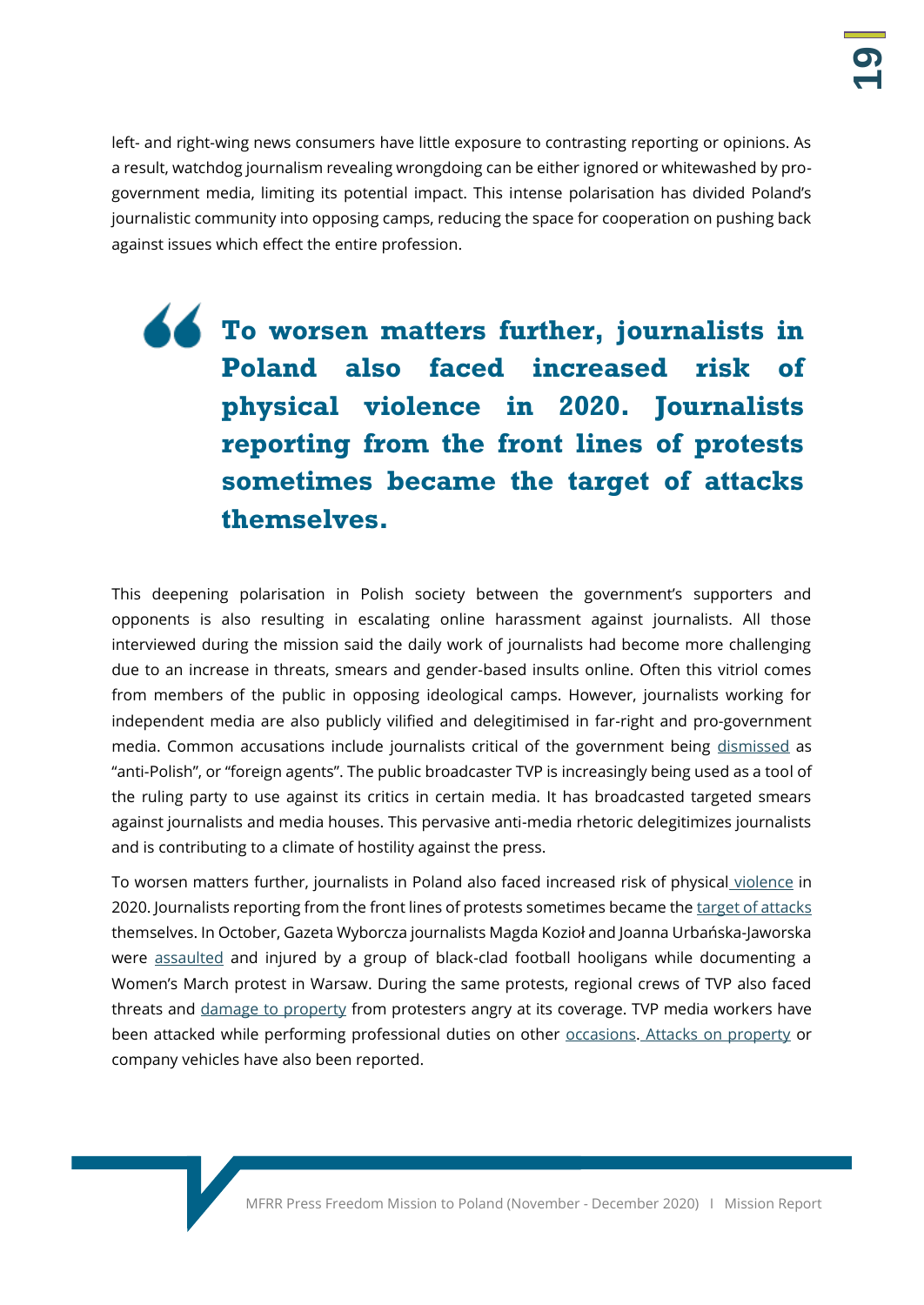Other attacks on journalists during the recent protests came from the police. This violence led to numerous injuries and the hospitalization of a 74-year-old photographer, Tomasz Gutry, who wa[s](https://ipi.media/poland-ipi-condemns-police-violence-against-journalists-amidst-warsaw-clashes/) [shot in the face](https://ipi.media/poland-ipi-condemns-police-violence-against-journalists-amidst-warsaw-clashes/) with a rubber bullet by police from 10 metres away. Other [video](https://twitter.com/DJKrawczyk/status/1326552327239524353) [footage](https://www.facebook.com/watch/?v=1858897314249524) shows police using truncheons to hit photojournalists who had become pinned against a flight of stairs. Among those beaten was [Renata Kim,](https://www.newsweek.pl/polska/spoleczenstwo/marsz-niepodleglosci-11-listopada-2020-relacja/cyp7cky?fbclid=IwAR2AtDsrSYqFSEVlEeVKrdehs07gLwvgfL1BboFQTqakyYk74VZ03WZhJoM) a journalist from Newsweek Polska, who was hit with a police baton even though she was wearing a bright PRESS vest. Other photographers were [pepper](https://mappingmediafreedom.ushahidi.io/posts/23609)  [sprayed.](https://mappingmediafreedom.ushahidi.io/posts/23609) Allegations of intimidation of the media peaked when on November 23, police arrested award-winning photojournalist [Agata Grzybowska](https://ipi.media/charges-against-polish-photojournalist-agata-grzybowska-must-be-dropped/) as she documented a protest in Warsaw. She was [detained](https://www.facebook.com/watch/?v=360340668600384) for three hours for "violating the physical integrity" of a police officer before being released without charge. This arrest capped a worrying escalation in the tactics used by police during their crackdown on the demonstrations.

Some interviewees described the incidents as isolated instances of accidental violence unavoidable at a large-scale protest. Jacek Karnowski, editor-in-chief of the right-wing Sieci magazine, believed too many journalists in Poland blurred the line between "observation" of demonstrations and "participation". Others including Polish Ombudsman Adam Bodnar firmly rejected the argument that attacks were accidental, pointing to the fact that almost all journalists injured were wearing 'PRESS' insignia or clearly identifiable as members of the media at the time. All participants agreed that the level of violence against the media in late 2020 had been the most severe in many years.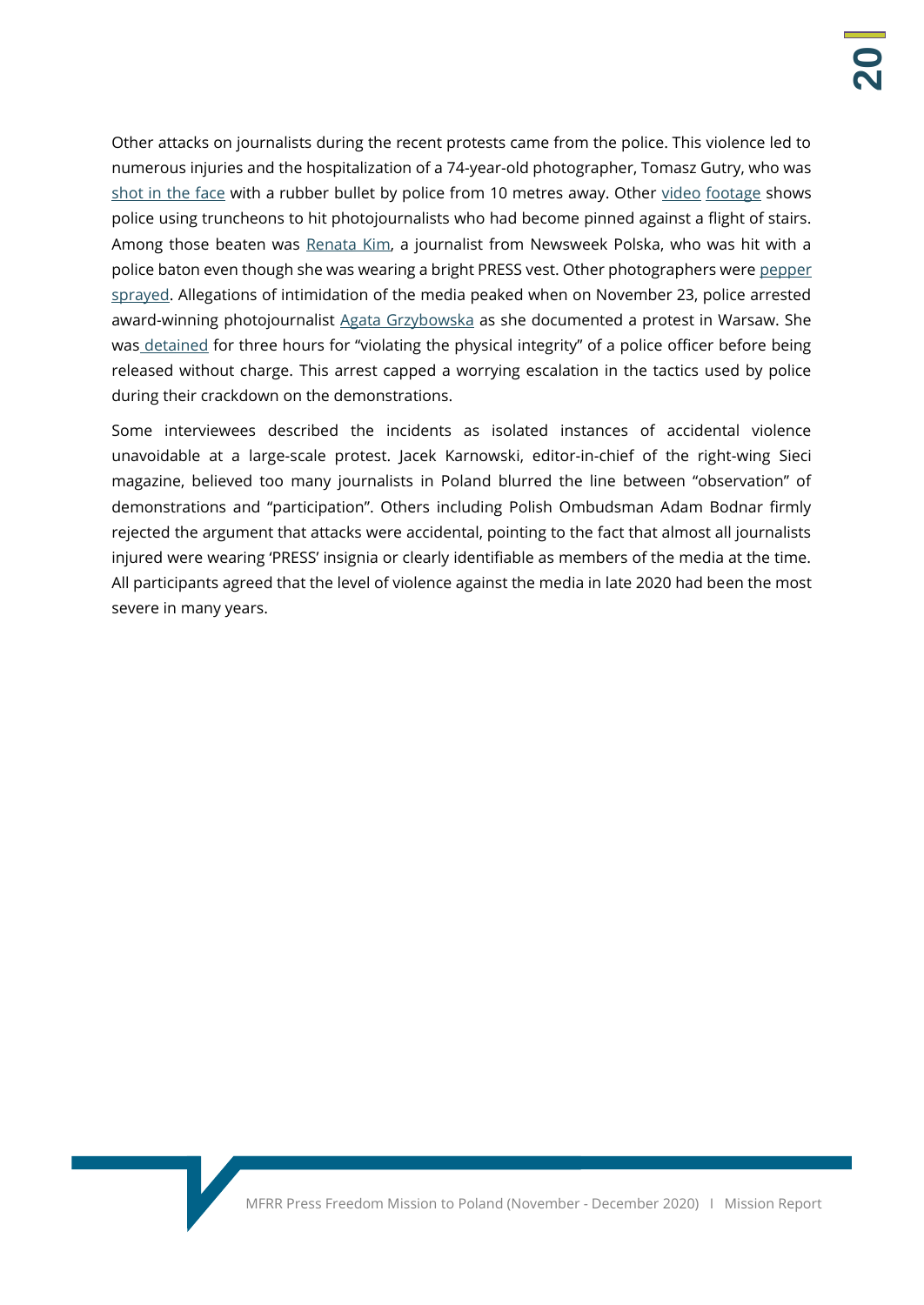## <span id="page-21-0"></span>**Urgent Recommendations**

#### <span id="page-21-1"></span>**To the U.S Government, EU Member States and Relevant EU Institutions:**

- Recognise the subtle but clear escalation of the Polish government's assault on media freedom and understand the model now being used to nationalise foreign-owned titles and concentrate media under the influence of the ruling party.
- **Ensure that the system for media capture pioneered and exported by Hungary is not** implemented in Poland and react strongly to halt further dismantling of media independence.
- Condemn all physical attacks and arrests of journalists in Poland and react to future policies aimed at weakening independent, critical media in Poland through all available diplomatic and political channels.
- **•** Push back strongly and immediately against any attempt to introduce legislation regarding "repolonisation" or "deconcentration". Adherence to EU internal market law must be robustly defended.
- Ensure the current absence of a U.S. ambassador due to the U.S. presidential transition is not used as an opportune moment for PiS to push forward with this legislation without diplomatic pressure. In this event, the chargé d'affaires should take up the role in publicly defending media pluralism and media freedom. The subversion of democracy in Poland should be discussed at the upcoming Global Democracy Summit planned by the incoming Biden presidency.
- **•** The EU must create a united front on strengthening democracy and confronting illiberal democracies wherever they emerge.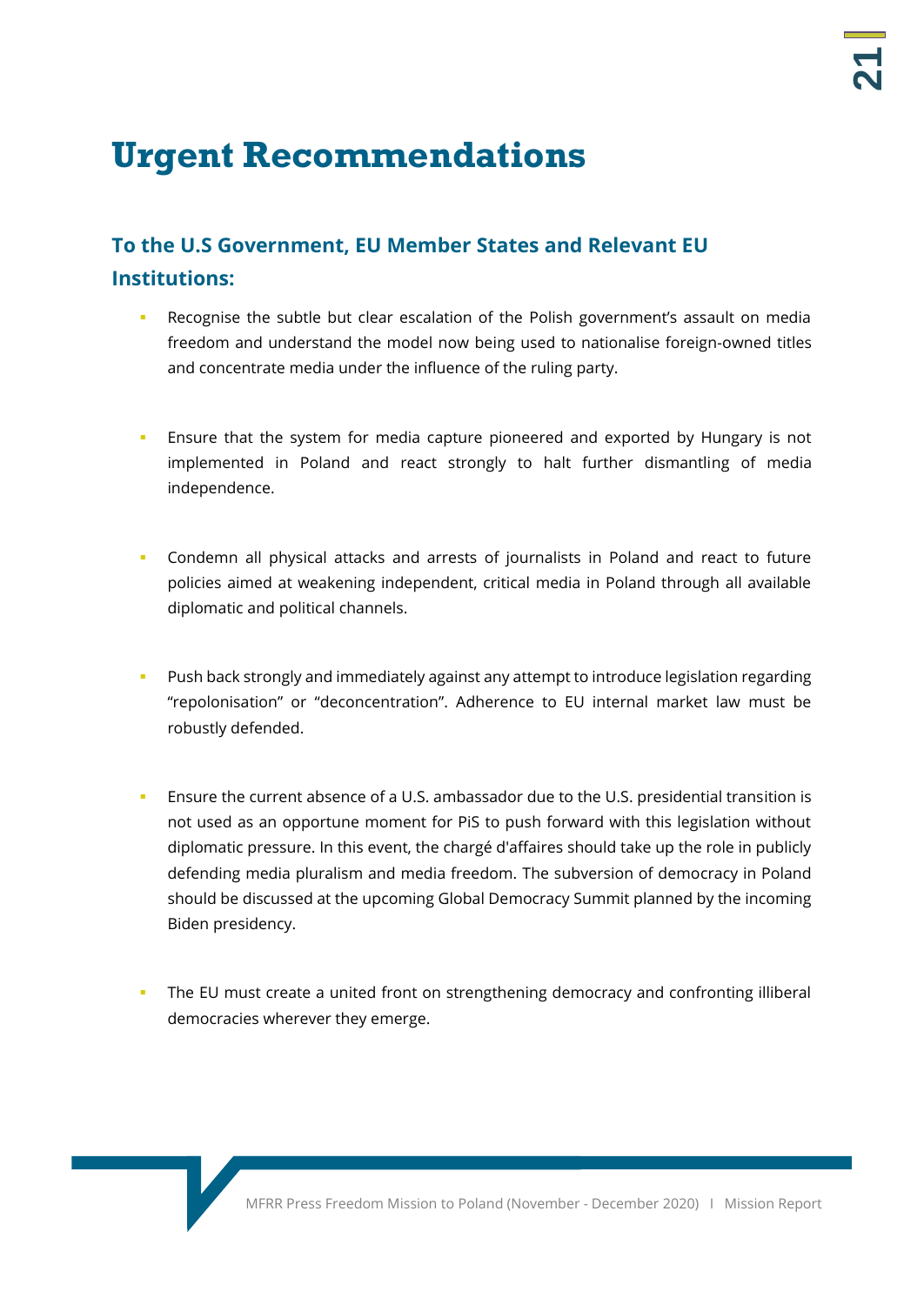#### <span id="page-22-0"></span>**To the Law and Justice Party and the Government of Poland:**

- **•** Recognise the central importance of media freedom, pluralism and independence to sustaining democracy in Poland and shed the mentality that independent, critical media is a form of political opposition rather than a necessary and important element of a functioning democratic system.
- Withdraw plans to introduce any bill on "repolonisation" or "deconcentration" that is designed to weaken independent media and provide cover for their take over by PiS supporters.
- Stop utilising state-owned and state-controlled companies to buy out independent media outlets to bring them under PiS control.
- Guarantee fair competition in media markets and stop weaponizing public advertising to punish critical media outlets and reward alignment with PiS's views and values.
- **•** Depoliticise state entities and ensure independence is restored at regulatory institutions such as UOKiK in order to ensure fair and transparent market competition.
- Halt all efforts to discredit, delegitimise and vilify journalists and stop engaging in conspiracy theories about foreign-owned media in Polish politics.
- Restore editorial independence at the public broadcaster TVP and encourage higher standards of journalistic ethics in its reporting on politics and opposition through the depoliticisation of the National Media Council.
- **•** Redesign the government's system for communication with media at press conferences and allow all journalists to ask questions without discrimination on the basis of their reporting. Stop the cancellation of accreditation in retaliation for critical coverage.
- During the COVID-19 pandemic, where reliable and accurate information is more essential than ever before, state bodies and government agencies must ensure journalists' rights to access information. The Polish Freedom of Information Act must be upheld.